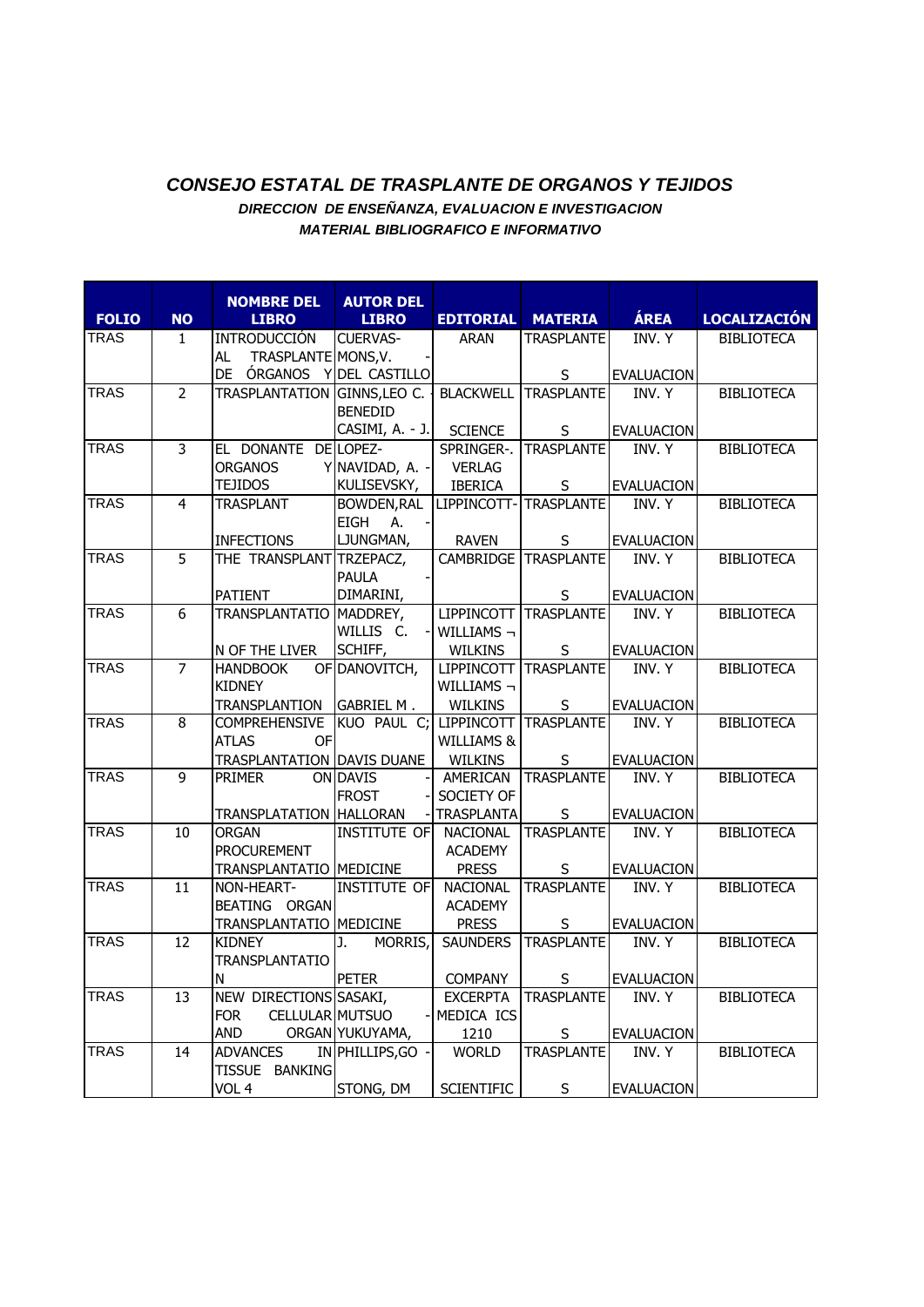| <b>TRAS</b> | 15 | ART,<br><b>AND</b>                      | SURGERY CALNE, ROY                                         |                        | WILLIAMS & TRASPLANTE       | INV. Y            | <b>BIBLIOTECA</b> |
|-------------|----|-----------------------------------------|------------------------------------------------------------|------------------------|-----------------------------|-------------------|-------------------|
|             |    | <b>TRANSPLANTATIO</b>                   |                                                            | <b>WILKINS</b>         | S                           | <b>EVALUACION</b> |                   |
| <b>TRAS</b> | 16 | <b>TRANSPLANTATIO LUWER</b>             |                                                            | <b>PIERRE</b>          | <b>TRASPLANTE</b>           | INV. Y            | <b>BIBLIOTECA</b> |
|             |    | N AND CHANGING ACADEMIC                 |                                                            |                        |                             |                   |                   |
|             |    | MANAGEMENT OF PUBLISHERS                |                                                            | <b>COCHAT</b>          | S                           | <b>EVALUACION</b> |                   |
| <b>TRAS</b> | 17 | <b>STANDARS</b>                         | <b>FOR AMERICAN</b>                                        | <b>AMERICAN</b>        | <b>TRASPLANTE</b>           | INV. Y            | <b>BIBLIOTECA</b> |
|             |    |                                         | <b>ASSOCIATION</b>                                         | <b>ASSOCIATIO</b>      |                             |                   |                   |
|             |    | <b>TISSUE BANKING</b>                   | <b>OF</b>                                                  | TISSUE N OF TISSUE     | $\mathsf{S}$                | <b>EVALUACION</b> |                   |
| <b>TRAS</b> | 18 | THE SCIENTIFIC NATHER, AZIZ             |                                                            | <b>WORLD</b>           | <b>TRASPLANTE</b>           | INV. Y            | <b>BIBLIOTECA</b> |
|             |    | <b>BASIS OF TISSUE</b>                  |                                                            |                        |                             |                   |                   |
|             |    | <b>TRANSPLANTATIO</b>                   |                                                            | <b>SCIENTIFIC</b>      | S                           | <b>EVALUACION</b> |                   |
| <b>TRAS</b> | 19 | <b>BRAIN DEATH</b>                      | <b>LIPPINCOTT</b>                                          | EELCO F.M              | <b>TRASPLANTE</b>           | INV. Y            | <b>BIBLIOTECA</b> |
|             |    |                                         | <b>WILLIAMS</b>                                            |                        |                             |                   |                   |
|             |    |                                         | <b>WILKINS</b>                                             | WIJDICKS               | S                           | <b>EVALUACION</b> |                   |
| <b>TRAS</b> | 20 | <b>CHRONIC</b>                          | $\overline{\mathsf{S}}$ .<br><b>VIRAL RAYMOND</b><br>KOFF, | <b>HUMANA</b>          | <b>TRASPLANTE</b>           | INV. Y            | <b>BIBLIOTECA</b> |
|             |    | <b>HEPATITIS</b>                        | <b>GEORGE Y.WU</b>                                         | <b>PRESS</b>           | S                           | <b>EVALUACION</b> |                   |
| <b>TRAS</b> | 21 | <b>TRANSPLANTE</b>                      | <b>FUNDACION</b>                                           |                        | EDUARDO A. TRASPLANTE       | INV. Y            | <b>BIBLIOTECA</b> |
|             |    | HUMANISMO,                              |                                                            | SANTIAGO-              |                             |                   |                   |
|             |    | <b>ETICA</b>                            | Y TELMEX                                                   | <b>DELPIN</b>          | S                           | <b>EVALUACION</b> |                   |
| <b>TRAS</b> | 22 | <b>HISTORY</b>                          | OF TERASAKI,                                               | <b>UCLA</b>            | <b>TRASPLANTE</b>           | INV. Y            | <b>BIBLIOTECA</b> |
|             |    | <b>TRANSPLANTATIO</b>                   |                                                            | <b>TISSUE</b>          |                             |                   |                   |
|             |    | THIRTY-FIVE PAUL I.<br>N:               |                                                            | <b>TYPING</b>          | S.                          | <b>EVALUACION</b> |                   |
| <b>TRAS</b> | 23 | MEMOIRS OF                              | A STARZL,                                                  |                        | PITTSBURGH TRASPLANTE       | INV. Y            | <b>BIBLIOTECA</b> |
|             |    | <b>TRANSPLANT</b>                       |                                                            |                        |                             |                   |                   |
|             |    | <b>SUGERON</b>                          | THE THOMAS E.                                              |                        | S                           | <b>EVALUACION</b> |                   |
| <b>TRAS</b> | 24 | <b>HEART</b><br>TRANSPLANTATIO JAMES K. | KIRKLIN,                                                   | <b>CHURCHILL</b>       | <b>TRASPLANTE</b>           | INV. Y            | <b>BIBLIOTECA</b> |
|             |    | N                                       | YOUNG,                                                     | <b>LIVINGSTON</b><br>Е | S                           | <b>EVALUACION</b> |                   |
| <b>TRAS</b> | 25 | <b>LUNG</b>                             | BANNER,                                                    |                        | CAMBRIDGE TRASPLANTE        | INV. Y            | <b>BIBLIOTECA</b> |
|             |    | TRANSPLANTATIO NICHOLAS R. -            |                                                            |                        |                             |                   |                   |
|             |    | N                                       | POLAJ,<br>М.                                               |                        | S                           | <b>EVALUACION</b> |                   |
| <b>TRAS</b> | 26 | <b>UNIT</b><br><b>BURN</b>              | <b>BARBARA</b>                                             | <b>DECAPO</b>          | <b>TRASPLANTE</b>           | INV. Y            | <b>BIBLIOTECA</b> |
|             |    | <b>LIVES</b><br><b>SAVING</b>           |                                                            |                        |                             |                   |                   |
|             |    | <b>AFTER</b>                            | THE RAVAGE                                                 |                        | S                           | <b>EVALUACION</b> |                   |
| <b>TRAS</b> | 27 | THE ETHICS OF CAPLAN,                   |                                                            |                        | <b>PROMEHETE</b> TRASPLANTE | INV. Y            | <b>BIBLIOTECA</b> |
|             |    | <b>ORGAN</b>                            |                                                            |                        |                             |                   |                   |
|             |    | <b>TRANSPLANTS</b>                      | <b>ARTHUR L.</b>                                           | <b>HUS</b>             | S                           | <b>EVALUACION</b> |                   |
| <b>TRAS</b> | 28 | TRANSPLANTING                           | YOUNGNER,                                                  | <b>OXFORD</b>          | <b>TRASPLANTE</b>           | INV. Y            | <b>BIBLIOTECA</b> |
|             |    | <b>HUMAN</b>                            | TISSUE, ANDERSON,                                          |                        |                             |                   |                   |
|             |    | ETHICS,                                 | POLICY, SCHPIRO                                            |                        | S                           | <b>EVALUACION</b> |                   |
| <b>TRAS</b> | 29 | <b>MITOS</b>                            | <b>Y AYALA</b>                                             | <b>TRILLAS</b>         | <b>TRASPLANTE</b>           | INV. Y            | <b>BIBLIOTECA</b> |
|             |    | <b>REALIDADES</b>                       | EN SALAZAR,                                                |                        |                             |                   |                   |
|             |    | <b>TORNO</b><br>A                       | LA MELCHOR                                                 |                        | S                           | <b>EVALUACION</b> |                   |
| <b>TRAS</b> | 30 | TRANSPLANT                              | TILNEY, M.D.                                               | YALE                   | <b>TRASPLANTE</b>           | INV.              | <b>BIBLIOTECA</b> |
|             |    | FROM MYTH TO                            |                                                            | <b>UNIVERSITY</b>      |                             |                   |                   |
|             |    | <b>REALITY</b>                          | NICHOLAS L.                                                | <b>PRESS</b>           | S                           | <b>EVALUACION</b> |                   |
| <b>TRAS</b> | 31 | <b>SPARE</b>                            | PARTS, OXFORD                                              | C. FOX,                | <b>TRASPLANTE</b>           | INV. Y            | <b>BIBLIOTECA</b> |
|             |    | ORGAN                                   |                                                            | RENNE - P.             |                             |                   |                   |
|             |    | REPLACEMENT IN                          |                                                            | SWAZEY,                | S                           | <b>EVALUACION</b> |                   |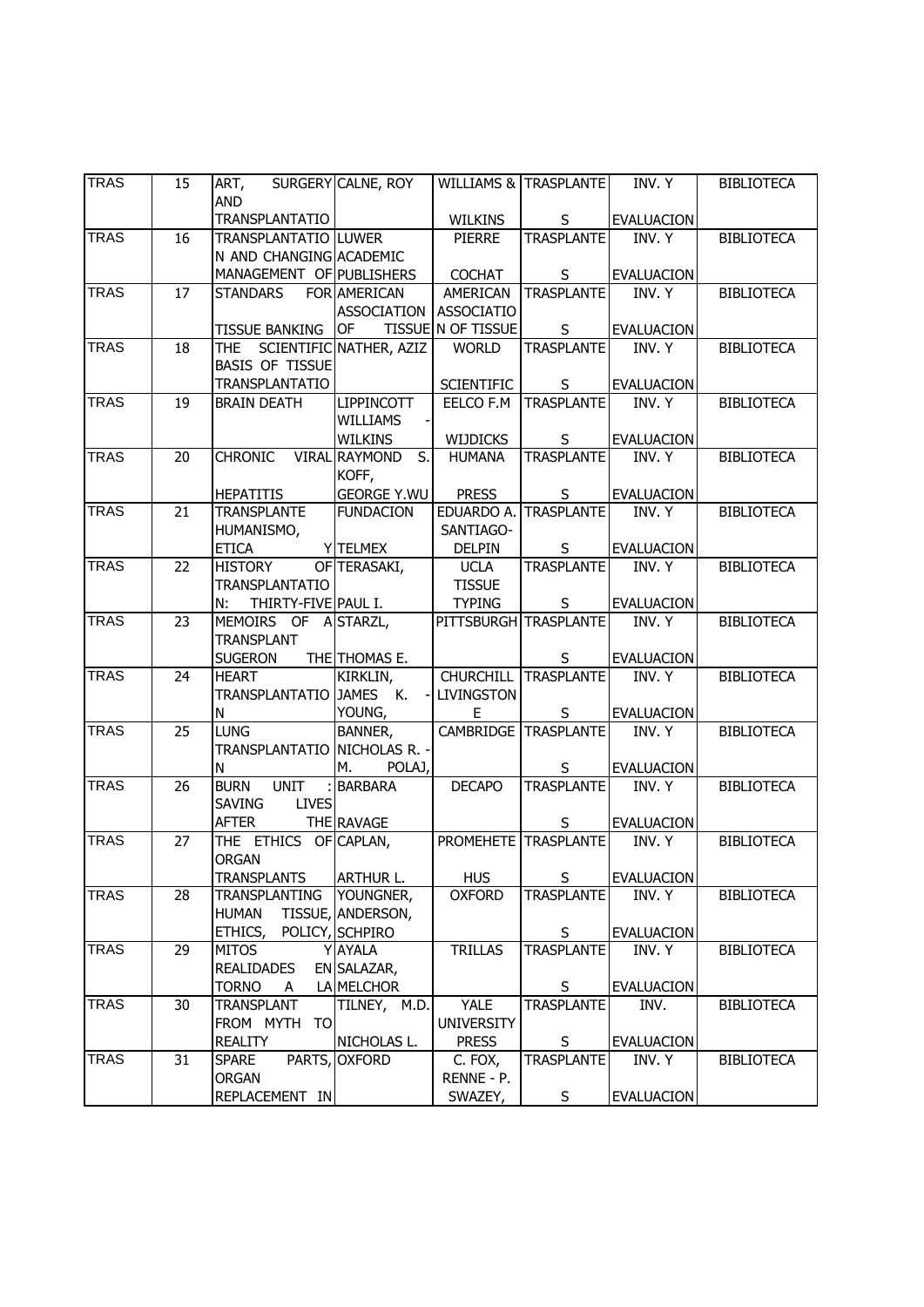| <b>TRAS</b> | 32              | TRANSPLANTATIO VEATCH,         |                    |                         | GEPRGETOW TRASPLANTE | INV. Y            | <b>BIBLIOTECA</b> |
|-------------|-----------------|--------------------------------|--------------------|-------------------------|----------------------|-------------------|-------------------|
|             |                 | N ETHICS                       | ROBERT M.          | N                       | S                    | <b>EVALUACION</b> |                   |
| <b>TRAS</b> | $\overline{33}$ | MEDICAL                        | R.<br>WEIR,        | <b>LIPPINCOTT</b>       | <b>TRASPLANTE</b>    | INV. Y            | <b>BIBLIOTECA</b> |
|             |                 | MANAGEMENT OF MATTHEW          |                    | WILLIAM                 | S                    | <b>EVALUACION</b> |                   |
| <b>TRAS</b> | 34              | <b>MANUAL</b>                  | DETPM              | <b>TPM</b>              | <b>TRASPLANTE</b>    | INV. Y            | <b>BIBLIOTECA</b> |
|             |                 | COORDINACION                   |                    |                         | S                    | <b>EVALUACION</b> |                   |
| <b>TRAS</b> | 35              | <b>TWICE</b>                   | R. MATESANZ,       | <b>ONT</b>              | <b>TRASPLANTE</b>    | INV. Y            | <b>BIBLIOTECA</b> |
|             |                 | DEAD, ORGAN                    | <b>B. MIRANDA</b>  |                         | <u>S</u>             | <b>EVALUACION</b> |                   |
| <b>TRAS</b> | 36              | TRANSPLANTATIO                 | GRUESSNER,         | <b>SPRINGER</b>         | <b>TRASPLANTE</b>    | INV. Y            | <b>BIBLIOTECA</b> |
|             |                 | <b>OF</b><br>N                 | THE RAINER W. G.-  |                         | S                    | <b>EVALUACION</b> |                   |
| <b>TRAS</b> | 37              | KIDNEY FOR SALE MARK           |                    | J. GEPRGETOW TRASPLANTE |                      | INV. Y            | <b>BIBLIOTECA</b> |
|             |                 | BY OWNER                       | <b>CHERRY</b>      | N                       |                      | <b>EVALUACION</b> |                   |
| <b>TRAS</b> | 38              | <b>ORGAN</b>                   | <b>MARGARET</b>    | <b>UNIVERSITY</b>       | <b>TRASPLANTE</b>    | INV. Y            | <b>BIBLIOTECA</b> |
|             |                 | <b>TRANSPLANTS</b>             |                    | OF                      |                      |                   |                   |
|             |                 |                                | <b>LOCK</b>        | <b>ALCODAITA</b>        |                      | <b>EVALUACION</b> |                   |
| <b>TRAS</b> | 39              | THE NASTY SIDE NANCY           |                    |                         | <b>TRASPLANTE</b>    | INV. Y            | <b>BIBLIOTECA</b> |
|             |                 | OF                             | ORGAN SCHEPER      |                         |                      | <b>EVALUACION</b> |                   |
| <b>TRAS</b> | 40              | <b>TRANSPLANT</b>              | <b>BOWDEN, RAL</b> | LIPPINCOTT-             | <b>TRASPLANTE</b>    | INV. Y            | <b>BIBLIOTECA</b> |
|             |                 | <b>INFECTIONS</b>              | <b>EIGH</b><br>А.  |                         |                      |                   |                   |
|             |                 | SECOND EDITION   LJUNGMAN,     |                    | <b>RAVEN</b>            |                      | <b>EVALUACION</b> |                   |
| <b>TRAS</b> | 41              | <b>ORGAN</b>                   | <b>ORIT BRAWER</b> | <b>PRAEGER</b>          | <b>TRASPLANTE</b>    | INV. Y            | <b>BIBLIOTECA</b> |
|             |                 | DONATION AND                   | <b>BEN-JANIT</b>   |                         |                      | <b>EVALUACION</b> |                   |
| <b>TRAS</b> | 42              | <b>DONACION</b>                | Y MELCHOR          | <b>TRILLAS</b>          | <b>TRASPLANTE</b>    | INV. Y            | <b>BIBLIOTECA</b> |
|             |                 | <b>DE</b><br><b>TRASPLANTE</b> |                    |                         |                      |                   |                   |
|             |                 | ORGANOS,                       |                    |                         |                      |                   |                   |
|             |                 | <b>TEJIDOS</b>                 | YAYALA             |                         |                      |                   |                   |
|             |                 | CELULAS: MITOS Y               |                    |                         |                      |                   |                   |
|             |                 | REALIDADES (2A                 |                    |                         |                      |                   |                   |
|             |                 | <u>EDICIÓN).</u>               | <b>SALAZAR</b>     |                         |                      | <b>EVALUACION</b> |                   |
| <b>TRAS</b> | 43              | <b>PROLONGANDO</b>             | <b>JOAQUÍN</b>     | <b>LUNA</b>             | <b>TRASPLANTE</b>    | INV. Y            | <b>BIBLIOTECA</b> |
|             |                 | LA VIDA                        | <b>CARBONEL</b>    |                         |                      | EVALUACION        |                   |
| <b>TRAS</b> | 44              | EL MILAGRO DE DR.              | <b>RAFAEL</b>      | LA ESFERA               | TRASPLANTE           | INV. Y            | <b>BIBLIOTECA</b> |
|             |                 | <b>LOS</b>                     | <b>MATESANZ</b>    | DE LOS                  |                      | <b>EVALUACION</b> |                   |
| <b>TRAS</b> | 45              | <b>BLACK MARKETS</b>           | <b>MICHELE</b>     | CAMBRIDGE               | TRASPLANTE           | INV. Y            | <b>BIBLIOTECA</b> |
|             |                 |                                | <b>GOODWIN</b>     |                         |                      | <b>EVALUACION</b> |                   |
| <b>TRAS</b> | 46              | QUEMADURAS                     | DR. PALEMON        | <b>CONEXIÓN</b>         | <b>TRASPLANTE</b>    | INV. Y            | <b>BIBLIOTECA</b> |
|             |                 |                                | <b>RODRIGUEZ</b>   | <b>GRAFICA</b>          |                      | <b>EVALUACION</b> |                   |
| <b>TRAS</b> | 47              | <b>HAND</b>                    | M. LANZETA         | <b>SPRINGER</b>         | <b>TRASPLANTE</b>    | INV. Y            | <b>BIBLIOTECA</b> |
|             |                 | TRANSPLANTATIO J.M.            |                    |                         |                      | <b>EVALUACION</b> |                   |
| <b>TRAS</b> | 48              | <b>ACTUALIZACIONE</b>          | JOSÉ B. PEREZ      | COMISION                | <b>TRASPLANTE</b>    | INV. Y            | <b>BIBLIOTECA</b> |
|             |                 | S<br>EN                        |                    | DE                      |                      |                   |                   |
|             |                 | <b>TRASPLANTES</b>             | <b>BERNAL</b>      | <b>TRASPLANTE</b>       |                      | <b>EVALUACION</b> |                   |
| <b>TRAS</b> | 49              | <b>KIDNEY</b>                  | <b>PETER</b><br>J  | <b>SAUNDERS</b>         | <b>TRASPLANTE</b>    | INV. Y            | <b>BIBLIOTECA</b> |
|             |                 | <u>TRANSPLANTATIO</u>          | <b>MORRIS</b>      | <b>ELSEVIER</b>         |                      | <b>EVALUACION</b> |                   |
| <b>TRAS</b> | 50              | <b>STRANGE</b>                 | <b>LESLEY</b>      | A. LIBRARY OF           | <b>TRASPLANTE</b>    | INV. Y            | <b>BIBLIOTECA</b> |
|             |                 | HARVEST ORGAN                  |                    | <b>CONGRESS</b>         |                      |                   |                   |
|             |                 | <b>TRANSPLANTATIO</b>          |                    | CATALOGIN               |                      | <b>EVALUACION</b> |                   |
|             |                 | N                              | <b>SHARP</b>       | G.                      |                      |                   |                   |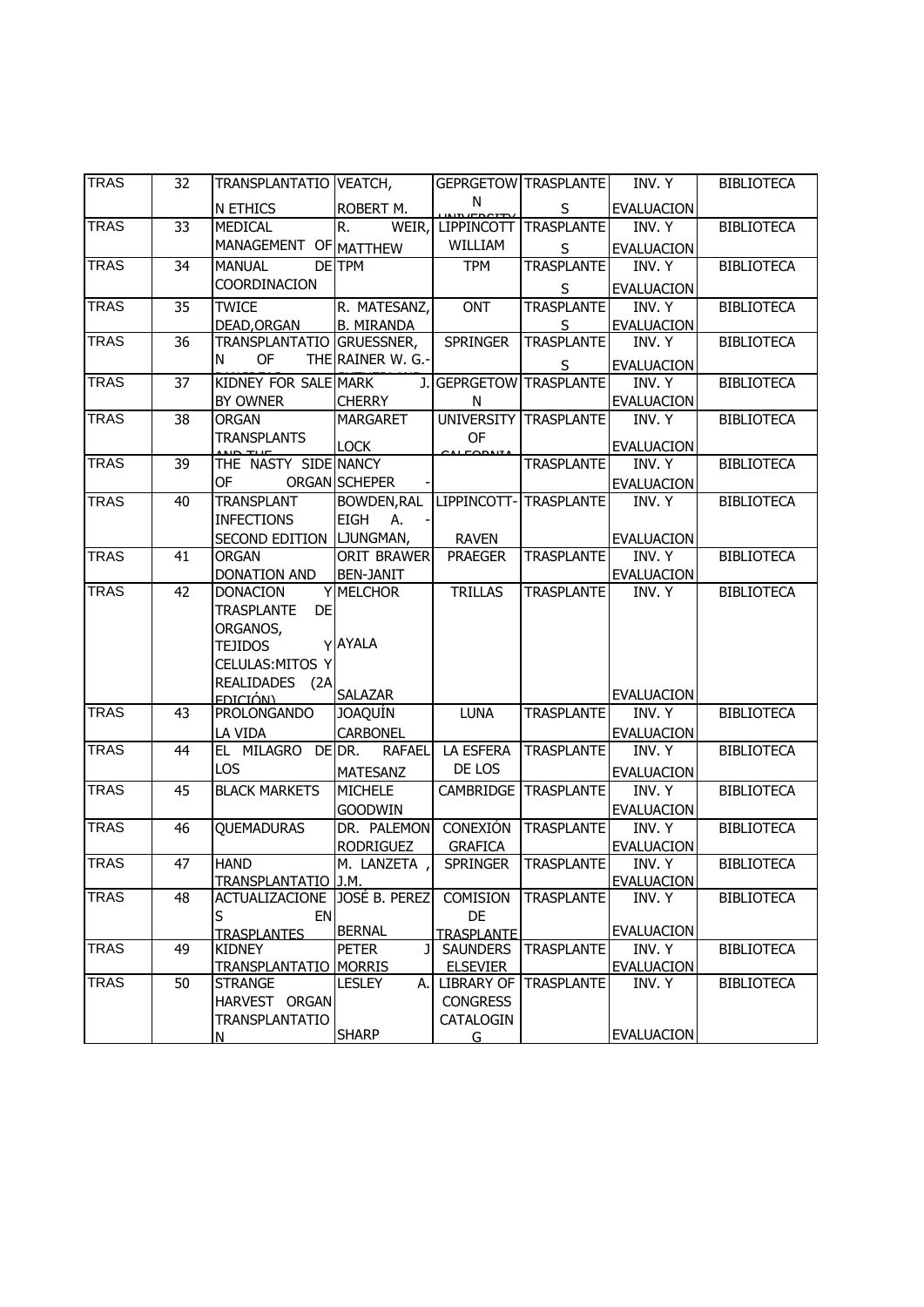| <b>TRAS</b> | 51 | <b>ACTUALIZACINES</b>             | JOSE B. PEREZI HOSPITALES TRASPLANTE  |                   |                              | INV. Y            | <b>BIBLIOTECA</b> |
|-------------|----|-----------------------------------|---------------------------------------|-------------------|------------------------------|-------------------|-------------------|
|             |    |                                   |                                       | <b>UNIVERSITA</b> |                              |                   |                   |
|             |    | EN TRASPLANTES                    |                                       | <b>RIOS</b>       |                              |                   |                   |
|             |    | 2000                              | <b>BERNAL</b>                         | <b>VIRGEN DEL</b> |                              | <b>EVALUACION</b> |                   |
| <b>TRAS</b> | 52 | <b>ACTUALIZACINES</b>             | JOSE B. PEREZ                         | <b>ROCIO</b>      | <b>HOSPITALES TRASPLANTE</b> | INV. Y            | <b>BIBLIOTECA</b> |
|             |    |                                   |                                       | <b>UNIVERSITA</b> |                              |                   |                   |
|             |    | EN TRASPLANTES                    |                                       | <b>RIOS</b>       |                              |                   |                   |
|             |    |                                   |                                       | <b>VIRGEN DEL</b> |                              |                   |                   |
|             |    | 2003.                             | <b>BERNAL</b>                         | <b>ROCIO</b>      |                              | <b>EVALUACION</b> |                   |
| <b>TRAS</b> | 53 | <b>ACTUALIZACINES</b>             | JOSE B. PEREZ HOSPITALES TRASPLANTE   |                   |                              | INV. Y            | <b>BIBLIOTECA</b> |
|             |    |                                   |                                       | <b>UNIVERSITA</b> |                              |                   |                   |
|             |    | EN TRASPLANTES                    |                                       | <b>RIOS</b>       |                              |                   |                   |
|             |    |                                   |                                       | <b>VIRGEN DEL</b> |                              |                   |                   |
|             |    | 2004                              | <b>BERNAL</b>                         | <b>ROCIO</b>      |                              | <b>EVALUACION</b> |                   |
| <b>TRAS</b> | 54 | <b>ACTUALIZACINES</b>             | JOSE B. PEREZ HOSPITALES TRASPLANTE   |                   |                              | INV. Y            | <b>BIBLIOTECA</b> |
|             |    |                                   |                                       | <b>UNIVERSITA</b> |                              |                   |                   |
|             |    | EN TRASPLANTES                    |                                       | <b>RIOS</b>       |                              |                   |                   |
|             |    | 2005                              | <b>BERNAL</b>                         | <b>VIRGEN DEL</b> |                              | <b>EVALUACION</b> |                   |
| <b>TRAS</b> | 55 | <b>ACTUALIZACINES</b>             | JOSE B. PEREZ                         | <b>ROCIO</b>      | <b>HOSPITALES</b> TRASPLANTE | INV. Y            | <b>BIBLIOTECA</b> |
|             |    |                                   |                                       | <b>UNIVERSITA</b> |                              |                   |                   |
|             |    | EN TRASPLANTES                    |                                       | <b>RIOS</b>       |                              |                   |                   |
|             |    |                                   |                                       | <b>VIRGEN DEL</b> |                              |                   |                   |
|             |    | 2007                              | <b>BERNAL</b>                         | <b>ROCIO</b>      |                              | <b>EVALUACION</b> |                   |
| <b>TRAS</b> | 56 | <b>TRASPLANTOMEC</b>              | <b>JOSEFINA</b>                       | PUBLICACIO        | <b>TRASPLANTE</b>            | INV. Y            | <b>BIBLIOTECA</b> |
|             |    | <b>UM RENAL</b>                   | <b>ALBERU</b>                         | <b>NES</b>        |                              | <b>EVALUACION</b> |                   |
| <b>TRAS</b> | 57 | LA ENFERMERIA Y ANDREU            |                                       |                   | PARAMERICA TRASPLANTE        | INV. Y            | <b>BIBLIOTECA</b> |
|             |    | EL TRASPLANTE                     | <b>FORCE</b>                          | <b>NA</b>         |                              | <b>EVALUACION</b> |                   |
| <b>TRAS</b> | 58 | <b>TRASPLANTE</b>                 | L.                                    |                   | ALONSO PARAMERICA TRASPLANTE | INV. Y            | <b>BIBLIOTECA</b> |
|             |    | CARDIACO                          | <b>PULPON</b>                         | NA.               |                              | <b>EVALUACION</b> |                   |
| <b>TRAS</b> | 59 | <b>GIFT OF LIFE</b>               | <b>ROBERTA</b>                        |                   | G. TRANSACTIO TRASPLANTE     | INV. Y            | <b>BIBLIOTECA</b> |
|             |    |                                   | <b>SIMMONS</b>                        | N BOOKS           |                              | <b>EVALUACION</b> |                   |
| <b>TRAS</b> | 60 | <b>COMMODIFYING</b>               | <b>NANCY</b>                          | <b>SAGE</b>       | <b>TRASPLANTE</b>            | INV. Y            | <b>BIBLIOTECA</b> |
|             |    |                                   | <b>SCHEPER</b>                        | <b>PUBLICATIO</b> |                              |                   |                   |
|             |    |                                   | <b>HUGHES</b>                         | <b>NS</b>         |                              | <b>EVALUACION</b> |                   |
| <b>TRAS</b> | 61 | <b>BODY</b><br><b>BAZAAR LORI</b> |                                       | <b>CROWN</b>      | <b>TRASPLANTE</b>            | INV. Y            | <b>BIBLIOTECA</b> |
|             |    |                                   | <b>ANDREWS</b>                        |                   |                              |                   |                   |
|             |    | THE MARKET FOR AND                |                                       |                   |                              |                   |                   |
|             |    |                                   | <b>DOROTHY</b>                        |                   |                              |                   |                   |
|             | 62 | <b>HUMAN TISSUE</b>               | <b>NFI KIN</b><br><b>INSTITUTE OF</b> | <b>PUBLISHERS</b> |                              | <b>EVALUACION</b> |                   |
| <b>TRAS</b> |    | <b>ORGAN</b>                      |                                       | <b>INSTITUTE</b>  | <b>TRASPLANTE</b>            | INV. Y            | <b>BIBLIOTECA</b> |
|             |    | <b>DONATION</b>                   | <b>MEDICINE</b>                       | OF ME             |                              | <b>EVALUACION</b> |                   |
| TRAS        | 63 | <b>ALTERNATIVA</b>                | DE FEDERICO                           | <b>IATROS</b>     | <b>TRASPLATE</b>             | INV. Y            | <b>BIBLIOTECA</b> |
|             |    |                                   |                                       |                   |                              |                   |                   |
|             |    |                                   | ORTIZ                                 |                   |                              |                   |                   |
|             |    | <b>VIDA</b>                       | QUESADA                               |                   |                              | <b>EVALUACION</b> |                   |
| <b>TRAS</b> | 64 | <b>MORIR</b>                      | М.<br><b>EN VICTOR</b>                | <b>CETOT</b>      | <b>TRASPLANTE</b>            | INV. Y            | <b>BIBLIOTECA</b> |
|             |    |                                   | <b>RAMOS</b>                          |                   |                              |                   |                   |
|             |    | <b>GUADALAJARA</b>                | <b>CORTEZ</b>                         |                   |                              | <b>EVALUACION</b> |                   |
|             |    |                                   |                                       |                   |                              |                   |                   |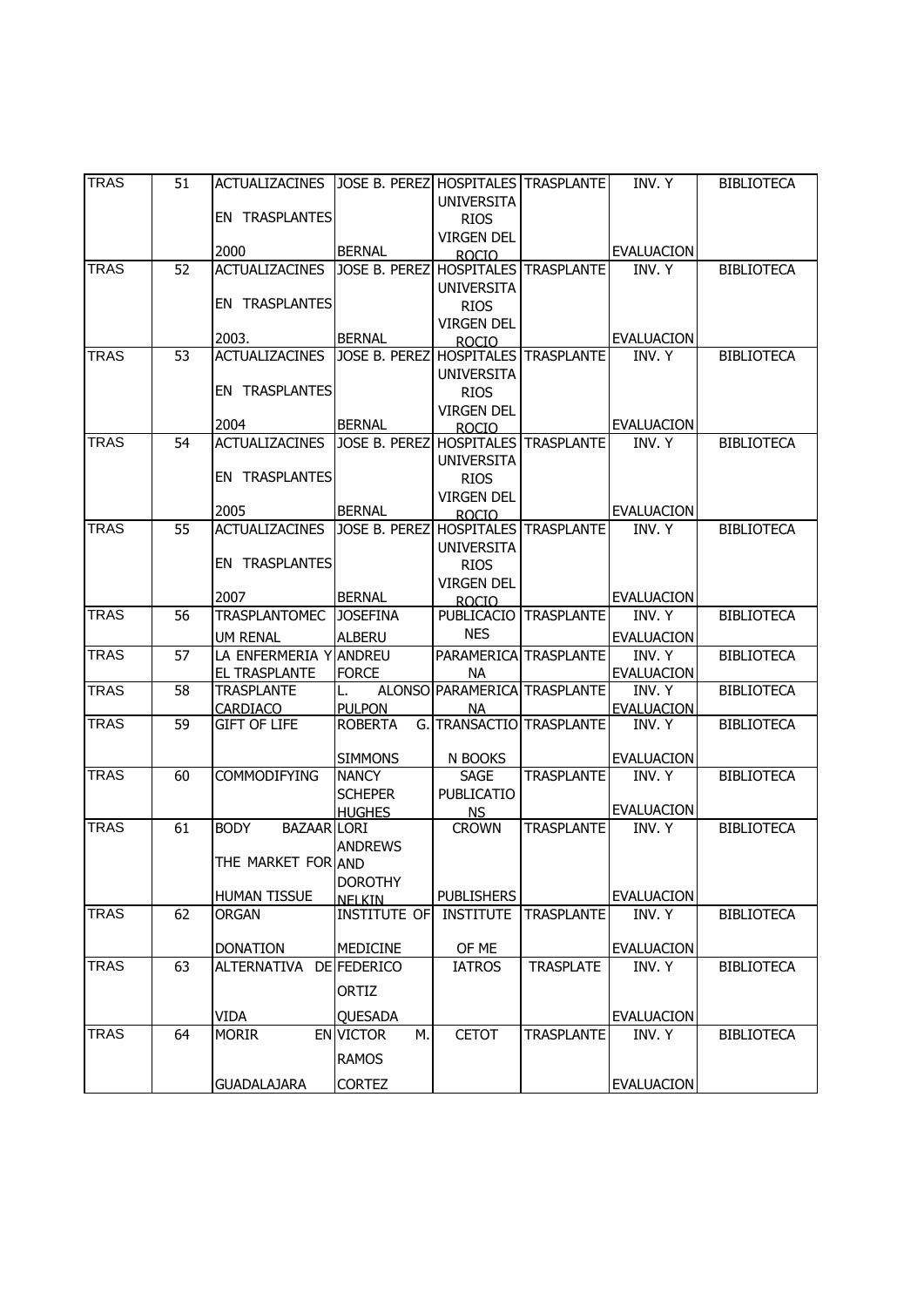| <b>TRAS</b> | 65             | LA DONACION Y FRANCISCO J.<br><b>TRASPLANTE</b><br>EL<br><b>ORGANOS</b><br>DE               |                                                                                             | <b>CUCS</b>                                                               | <b>TRASPLANTE</b>                    | INV. Y                      | <b>BIBLIOTECA</b> |
|-------------|----------------|---------------------------------------------------------------------------------------------|---------------------------------------------------------------------------------------------|---------------------------------------------------------------------------|--------------------------------------|-----------------------------|-------------------|
|             |                | <u>SEGÚN LOS</u>                                                                            | <b>MERCADO</b>                                                                              |                                                                           |                                      | <b>EVALUACION</b>           |                   |
| <b>BIOE</b> | $\mathbf{1}$   | <b>PROBLEMAS</b><br><b>ETICA</b>                                                            | DE HOERSTER,<br><b>NORBERT</b>                                                              | <b>BEFDP</b>                                                              | <b>BIOETICA</b>                      | <b>BIBLIOTECA</b>           | <b>BIBLIOTECA</b> |
| <b>BIOE</b> | $\overline{2}$ | <b>BIOETICA</b><br>Y<br><b>DERECHO</b><br>FUNDAMENTOS Y RODOLFO                             | VAZQUEZ,                                                                                    | <b>ITAM</b>                                                               | <b>LEGAL</b>                         | <b>JURIDICA</b>             | <b>BIBLIOTECA</b> |
| <b>BIOE</b> | 3              | ETHICS AND THE G. LEVINSKY,<br><b>KIDNEY</b>                                                | <b>NORMAN</b>                                                                               | <b>OXFORD</b>                                                             | <b>TRASPLANTE</b><br>S.              | INV. Y<br><b>EVALUACION</b> | <b>BILBIOTECA</b> |
| <b>BIOE</b> | 4              | TEORIAS DE LA GONZALEZ<br>VIDA                                                              | RECIO, JOSE                                                                                 | <b>EDITORIAL</b><br><b>SINTESIS</b>                                       | <b>CONSULTA</b>                      | <b>GENERAL</b>              | <b>BIBLIOTECA</b> |
| <b>BIOE</b> | $\overline{5}$ | Y<br><b>BIOETICA</b><br><b>DERECHO</b><br>FUNDAMENTOS YRODOLFO                              | VAZQUEZ,                                                                                    | <b>ITAM</b>                                                               | <b>LEGAL</b>                         | <b>JURIDICA</b>             | <b>BIBLIOTECA</b> |
| <b>BIOE</b> | 6              | LA ETICA DE LAS ELSTER, JOHN<br><b>DECISIONES</b>                                           | HERPIN,                                                                                     | <b>GEDISA</b>                                                             | <b>LEGAL</b>                         | <b>JURIDICA</b>             | <b>JURIDICO</b>   |
| <b>BIOE</b> | $\overline{7}$ | <b>ENTRE EL VIVIR Y DE</b><br>EL MORIR                                                      | LORA,<br><b>PARO</b>                                                                        | DJC                                                                       | <b>BIOETICA</b>                      | <b>BIBLIOTECA</b>           | <b>BIBLIOTECA</b> |
| <b>BIOE</b> | 8              | ESPLENDOR DE LA JUAN PABLO II<br><b>VERDAD</b>                                              | <b>CARTA</b>                                                                                | <b>SAN PABLO</b>                                                          | <b>CONSULTA</b>                      | <b>GENERAL</b>              | <b>BIBLIOTECA</b> |
| <b>BIOE</b> | $\overline{9}$ | <b>MANUAL</b><br><b>BIOETICA</b>                                                            | <b>DE TOMAS</b><br><b>GARRIDO</b>                                                           | ARIEL<br><b>CIENCIA</b>                                                   | <b>BIOETICA</b>                      | INV. Y<br><b>EVALUACION</b> | <b>BIBLIOTECA</b> |
| <b>BIOE</b> | 10             | BIOETICA,<br>HISTORIA,                                                                      | CICCONE,<br><b>LINO</b>                                                                     | PELICANO                                                                  | <b>BIOETICA</b>                      | INV. Y<br><b>EVALUACION</b> | <b>BIBLIOTECA</b> |
| <b>BIOE</b> | 11             | DECLARACION<br><b>UNIVERSAL</b><br>SOBRE BIOETICA<br>Y<br><b>DERECHOS</b><br><b>HUMANOS</b> | <b>UNESCO</b>                                                                               | <b>UNESCO</b>                                                             | <b>BIOETICA</b><br>(ENGARGOL<br>ADO) | INV. Y<br><b>EVALUACION</b> | <b>BIBLIOTECA</b> |
| <b>BIOE</b> | 12             | LA MENOS MALA MARGARET<br>DE LAS MUERTES                                                    | PABST BATTIN                                                                                | <b>PAIDOS</b>                                                             | <b>BIOÉTICA</b>                      | INV. Y<br><b>EVALUACION</b> | <b>BIBLIOTECA</b> |
| <b>BIOE</b> | 13             | <b>BIOETICA</b><br>ANTROPOLOGÍA                                                             | Y JUAN<br>MASIÁ<br><b>CLAVEL</b>                                                            | <b>UNIVERSIDA</b><br>D<br><b>PONTIFICIA</b><br>COMILLAS,<br><b>MADRID</b> | <b>BIOÉTICA</b>                      | INV. Y<br>EVALUACIÓN        | <b>BIBLIOTECA</b> |
| <b>BIOE</b> | 14             | LA<br><b>CONSTRUCCION</b><br>DE LA BIOETICA                                                 | <b>RUY</b><br><b>PEREZ</b><br>TAMAYO,<br><b>RUBEN</b><br>LISKER,<br><b>RICARDO</b><br>ΤΑΡΙΑ | <b>TEXTOS DE</b><br><b>BIOETICA</b>                                       | <b>BIOETICA</b>                      | INV. Y<br><b>EVALUACIÓN</b> | <b>BIBLIOTECA</b> |
| <b>BIOE</b> | 15             | <b>COMITES</b><br><b>BIOETICA</b>                                                           | DE JULIO<br><b>LUIS</b><br><b>MARTINEZ</b><br>Y<br><b>COL</b>                               | <b>COMILLAS Y</b><br><b>DESCLEE DE</b><br><b>BROUWER</b>                  | <b>BIOETICA</b>                      | INV. Y<br>EVALUACIÓN        | <b>BIBLIOTECA</b> |
| <b>BIOE</b> | 16             | LAS LEYES DE LA MARIA                                                                       |                                                                                             | <b>GEDISA</b>                                                             | <b>BIOETICA</b>                      | INV. Y                      | <b>BIBLIOTECA</b> |
|             |                | <b>BIOETICA</b>                                                                             | <b>CASADO</b>                                                                               |                                                                           |                                      | <b>EVALUACIÓN</b>           |                   |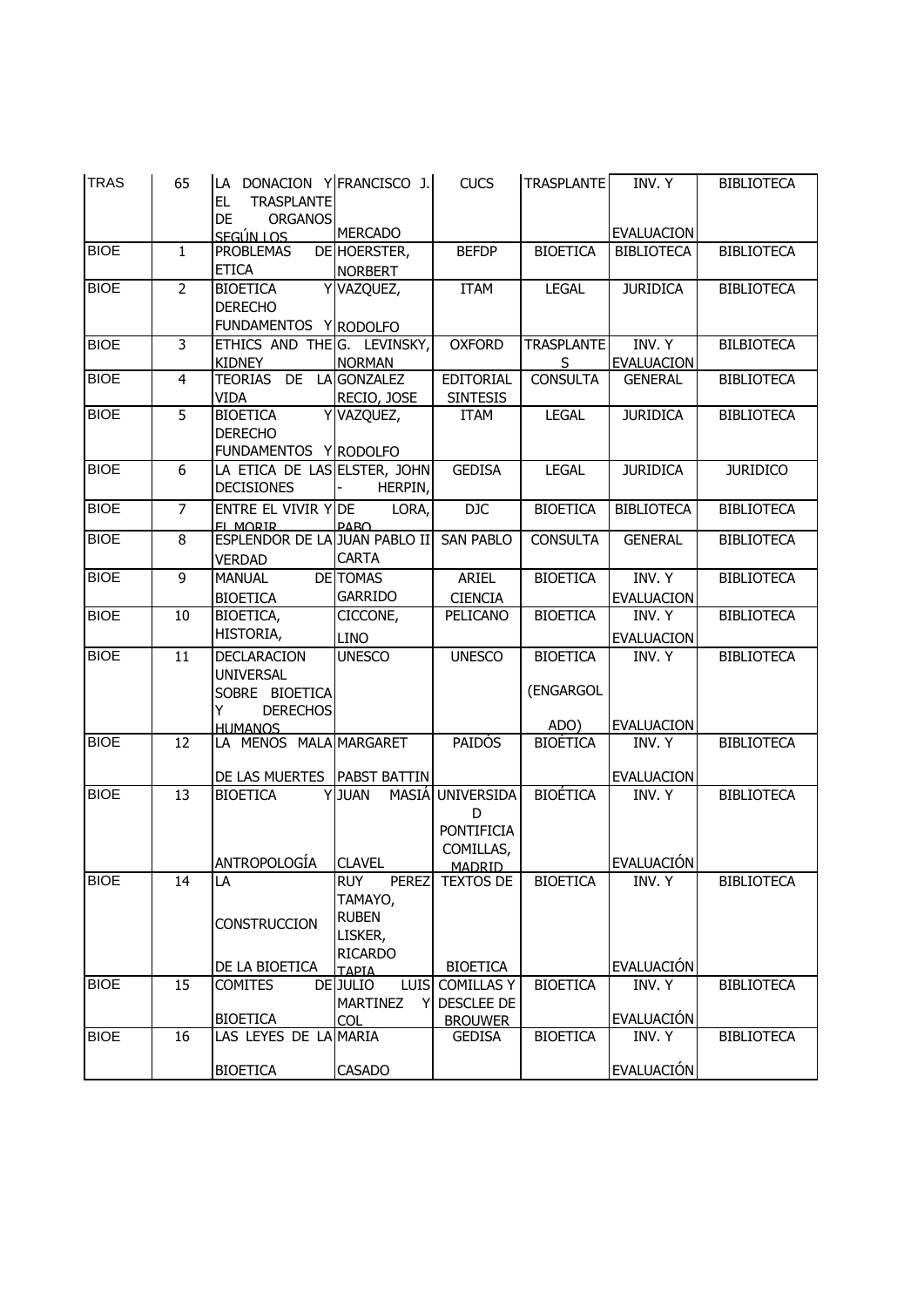| <b>BIOE</b> | 17             | OBSERVATORI DE M. CASADO Y                         |                                 | <b>UNESCO</b>                       | <b>BIOETICA</b> | INV. Y                           | <b>BIBLIOTECA</b> |
|-------------|----------------|----------------------------------------------------|---------------------------------|-------------------------------------|-----------------|----------------------------------|-------------------|
|             |                |                                                    |                                 |                                     |                 |                                  |                   |
|             |                | <b>BIOETICA I DRET</b>                             | M. CORCOY                       |                                     |                 | EVALUACIÓN                       |                   |
| <b>BIOE</b> | 18             | BIOÉTICA,<br><b>DERECHO</b>                        | <b>MANUEL</b>                   | <b>PALESTRA</b>                     | <b>BIOETICA</b> | <b>INVY</b>                      | <b>BIBLIOTECA</b> |
|             |                | <b>ARGUMENTACION ATIENZA</b>                       |                                 |                                     |                 | <b>EVALUACION</b>                |                   |
| <b>BIOE</b> | 19             | <b>BIOÉTICA</b>                                    | <b>Y RAFAEL</b>                 | <b>COMARES</b>                      | <b>BIOETICA</b> | <b>INVY</b>                      | <b>BIBLIOTECA</b> |
|             |                | <b>BIODERECHO</b>                                  |                                 |                                     |                 |                                  |                   |
|             |                | <b>REFLEIXONES</b>                                 | JUNQUERA DE                     |                                     |                 |                                  |                   |
|             |                | JURÍDICAS ANTE                                     |                                 |                                     |                 |                                  |                   |
|             |                | <b>RETOS</b><br>LOS                                |                                 |                                     |                 |                                  |                   |
|             |                | <b>BIOÉTICOS</b>                                   | <b>ESTÉFANI</b>                 |                                     |                 | <b>EVALUACION</b>                |                   |
| <b>BIOE</b> | 20             | POSIBILIDAD THOMAS<br>LA                           |                                 | FONDO DE                            | <b>BIOETICA</b> | <b>INVY</b>                      | <b>BIBLIOTECA</b> |
|             |                | DEL ALTRUISMO                                      | <b>NAGEL</b>                    | <b>CULTURA</b>                      |                 | <b>EVALUACION</b>                |                   |
| <b>BIOE</b> | 21             | <b>BIOMEDICINA</b>                                 | <b>Y LUCRECIA</b>               | <b>ECONOMICA</b><br><b>DYKINSON</b> | <b>BIOETICA</b> | <b>INVY</b>                      | <b>BIBLIOTECA</b> |
|             |                |                                                    | <b>REBOLLO</b>                  |                                     |                 |                                  |                   |
|             |                | <b>PROTECCIÓN</b><br>DE                            | DELGADO,                        |                                     |                 |                                  |                   |
|             |                |                                                    | <b>YOLANDA</b>                  |                                     |                 |                                  |                   |
|             |                |                                                    | <b>GÓMEZ</b>                    |                                     |                 |                                  |                   |
|             |                | <b>DATOS</b>                                       | <b>SÁNCHEZ</b>                  | S.L.                                |                 | <b>EVALUACION</b>                |                   |
| <b>BIOE</b> | 22             | EN MEMORIA                                         | <b>DE MIGUEL</b>                | COORDINACI                          | <b>BIOETICA</b> | <b>INVY</b>                      | <b>BIBLIOTECA</b> |
|             |                |                                                    |                                 | ON                                  |                 |                                  |                   |
|             |                | <b>NUESTROS</b>                                    | <b>ANGEL</b><br>DE              | AURONOMIC                           |                 |                                  |                   |
|             |                |                                                    |                                 | A DE                                |                 |                                  |                   |
|             |                |                                                    |                                 | <b>TRASPLANTE</b>                   |                 |                                  |                   |
|             |                | <b>DONANTES</b>                                    | FRUTOS SANZ S ANDALICIA         |                                     |                 | <b>EVALUACION</b>                |                   |
| <b>BIOE</b> | 23             | <b>RELIGION</b>                                    | <b>LUIS</b>                     | UNIVERSIDA                          | <b>BIOETICA</b> | <b>INVY</b>                      | <b>BIBLIOTECA</b> |
|             |                | <b>DESARROLLO</b>                                  | <b>RODOLFO</b>                  | D DE                                |                 |                                  |                   |
|             |                | MODERNIDAD                                         | <b>MORAN</b><br><b>OUIROZ</b>   | <b>GUADALAJAR</b>                   |                 | <b>EVALUACION</b>                |                   |
| <b>BIOE</b> | 24             | COMPLEX ETHICS PAUL J. FORD                        |                                 | <b>CAMBRIDGE</b>                    | <b>BIOETICA</b> | <b>INVY</b>                      | <b>BIBLIOTECA</b> |
|             |                |                                                    |                                 |                                     |                 |                                  |                   |
|             |                | <b>CONSULTATIONS</b>                               |                                 |                                     |                 | <b>EVALUACION</b>                |                   |
| <b>BIOE</b> | 25             | <b>EDUCACION</b>                                   | EN MA.<br><b>TERESA</b>         | <b>SALAMANCA</b>                    | <b>BIOETICA</b> | <b>INVY</b>                      | <b>BIBLIOTECA</b> |
|             |                |                                                    | LOPEZ DE LA                     |                                     |                 |                                  |                   |
| <b>BIOE</b> | 26             | <b>BIOETICA</b><br><b>DE</b>                       | <b>VIEJA</b><br>LA EMILIO<br>J. | <b>UAH</b>                          | <b>BIOETICA</b> | <b>EVALUACION</b><br><b>INVY</b> | <b>BIBLIOTECA</b> |
|             |                | <b>PREHISTORIA</b>                                 | ALOPEZ                          |                                     |                 |                                  |                   |
|             |                | LA BIOETICA                                        | <b>CABALLERO</b>                |                                     |                 | <b>EVALUACION</b>                |                   |
| <b>BIOE</b> | 27             | SCIENTIFIC AND JAMES                               | J.                              | CAMBRIDGE                           | <b>BIOETICA</b> | <b>INVY</b>                      | <b>BIBLIOTECA</b> |
|             |                | PHILOSOPHICAL                                      | <b>GIORDANO</b>                 |                                     |                 |                                  |                   |
|             |                | PERSPECTIVES IN AND                                | <b>BERT</b>                     |                                     |                 |                                  |                   |
|             |                | <b>NEUROETHICS</b>                                 | <b>GORDIJN</b>                  |                                     |                 | <b>EVALUACION</b>                |                   |
| LEG         | $\mathbf{1}$   | <b>ESTUDIOS</b>                                    | DE <b>ITESO</b>                 | <b>ITESO</b>                        | <b>LEGAL</b>    | <b>JURIDICA</b>                  | <b>BIBLIOTECA</b> |
|             |                | <b>DERECHO</b>                                     |                                 |                                     |                 |                                  |                   |
| <b>LEG</b>  | $\overline{2}$ | <b>COMPARADO</b><br>EN<br>FIGURA JURIDICA MARTINEZ |                                 | <b>PORRUA</b>                       | <b>LEGAL</b>    | <b>JURIDICA</b>                  | <b>BIBLIOTECA</b> |
|             |                | DEL<br>CONTRATO GARNELO,                           |                                 |                                     |                 |                                  |                   |
|             |                | EN                                                 | LOS JESUS                       |                                     |                 |                                  |                   |
| <b>LEG</b>  | 3              | <b>TECNICAS</b>                                    | DE HERNANDEZ                    | <b>OXFORD</b>                       | <b>LEGAL</b>    | <b>JURIDICA</b>                  | <b>BIBLIOTECA</b> |
|             |                | INVESTIGACION                                      | ESTEVES,                        |                                     |                 |                                  |                   |
|             |                |                                                    |                                 |                                     |                 |                                  |                   |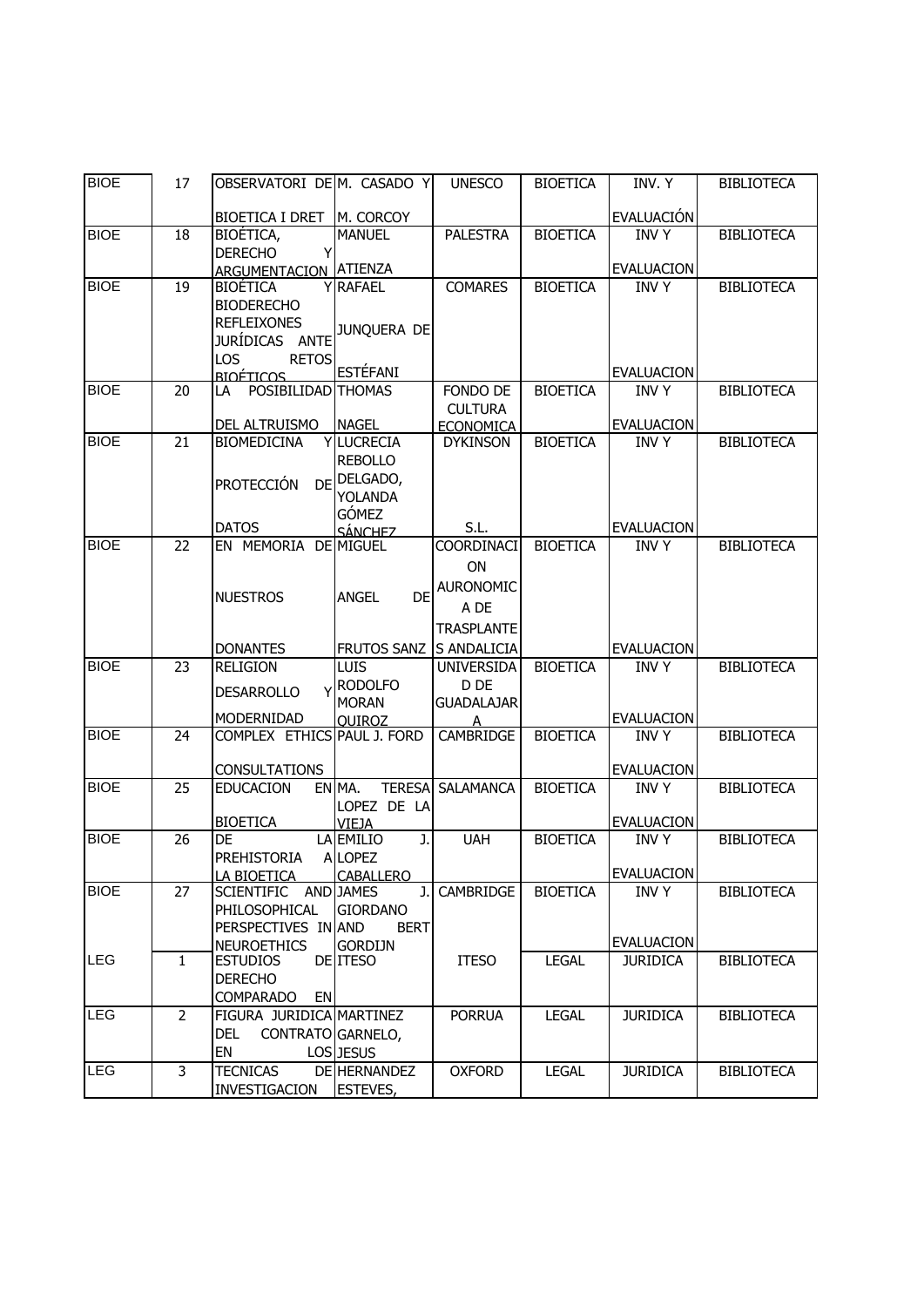| <b>LEG</b> | $\overline{4}$ | DERECHO,                          | CASTAÑO DE                      | SIDEME -                          | <b>BIOETICA</b> | <b>BIBLIOTECA</b>                | <b>BIBLIOTECA</b> |
|------------|----------------|-----------------------------------|---------------------------------|-----------------------------------|-----------------|----------------------------------|-------------------|
|            |                | GENOMA HUMANO RESTREPO,           |                                 | <b>TEMIS</b>                      |                 |                                  |                   |
| LEG        | $\overline{5}$ | LEY DE SEGUROLEY                  | <b>DEI</b>                      | <b>EDICIONES</b>                  | <b>LABORAL</b>  | <b>ADMINISTRA</b>                | <b>BIBLIOTECA</b> |
|            |                | SOCIAL 2000.                      | <b>SEGURO</b>                   | <b>FISCALES</b>                   |                 | <b>CION</b>                      |                   |
| <b>LEG</b> | 6              | CRIMINOLOGIA                      | <b>LOPEZ</b>                    | <b>TEXTOS</b>                     | <b>LEGAL</b>    | <b>JURIDICA</b>                  | <b>BIBLIOTECA</b> |
|            |                |                                   | VERGARA,                        | <b>ITESO</b>                      |                 |                                  |                   |
| <b>LEG</b> | $\overline{7}$ | CONSTITUCION                      |                                 | <b>ESFINGE</b>                    | <b>LEGAL</b>    | <b>JURIDICA</b>                  | <b>BIBLIOTECA</b> |
|            |                | POLITICA DE LOS                   |                                 |                                   |                 |                                  |                   |
|            |                | ESTADO UNIDOS                     |                                 |                                   |                 |                                  |                   |
| <b>LEG</b> | 8              | CONSTITUCION                      | <b>CONSTITUCIO</b>              | <b>PORRUA</b>                     | <b>LEGAL</b>    | <b>JURIDICA</b>                  | <b>BIBLIOTECA</b> |
|            |                | EUM <sub>N</sub><br>POLITICA      | POLITICA                        |                                   |                 |                                  |                   |
| <b>LEG</b> | $\overline{9}$ | ANALISI                           | <b>SISLAS</b><br>DE             | <b>TRILLAS</b>                    | <b>LEGAL</b>    | <b>JURIDICA</b>                  | <b>BIBLIOTECA</b> |
|            |                | LOGICOS DE LOS GONZALEZ           |                                 |                                   |                 |                                  |                   |
| <b>LEG</b> | 10             | LEY DE INGRESOS GOBIERNO          |                                 | <b>UNIDAD</b>                     | <b>FISCAL</b>   | <b>ADMINISTRA</b>                | <b>BIBLIOTECA</b> |
|            |                | 97                                | <b>DEL ESTADO</b>               | EDITORIAL                         |                 | <b>CION</b>                      |                   |
| <b>LEG</b> | 11             | <b>FISCO</b>                      | AGENDA LECHUGA                  | <b>EDICIONES</b>                  | <b>FISCAL</b>   | <b>ADMINISTRA</b>                | <b>BIBLIOTECA</b> |
| <b>LEG</b> | 12             | 2000.<br><b>PRONTUARIO</b>        | SANTILLAN,<br><b>PRONTUARIO</b> | <b>FISCALES</b><br><b>THOMSON</b> | FISCAL-         | <b>CION</b><br><b>ADMINISTRA</b> | <b>BIBLIOTECA</b> |
|            |                | <b>FISCAL</b>                     | 2002, FISCAL 2002,              |                                   | <b>CONTABLE</b> | <b>CION</b>                      |                   |
| LEG        | 13             | <b>AGENDA</b>                     | <b>AGENDA</b>                   | <b>EDITORIAL</b>                  | FISCAL-         | <b>ADMINISTRA</b>                | <b>BIBLIOTECA</b> |
|            |                | TRIBUTARIA 2003 TRIBUTARIA,       |                                 | <b>TAXXX</b>                      | <b>CONTABLE</b> | <b>CION</b>                      |                   |
| <b>LEG</b> | 14             | <b>AGENDA</b>                     | <b>AGENDA</b>                   | <b>EDITORIAL</b>                  | FISCAL-         | <b>ADMINISTRA</b>                | <b>BIBLIOTECA</b> |
|            |                | TRIBUTARIA 2004 TRIBUTARIA,       |                                 | <b>TAXXX</b>                      | <b>CONTABLE</b> | <b>CION</b>                      |                   |
| LEG        | 15             | <b>AGENDA</b>                     | <b>AGENDA</b>                   | <b>EDITORIAL</b>                  | FISCAL-         | <b>ADMINISTRA</b>                | <b>BIBLIOTECA</b> |
|            |                | TRIBUTARIA 2005 TRIBUTARIA,       |                                 | <b>TAXXX</b>                      | <b>CONTABLE</b> | <b>CION</b>                      |                   |
| <b>LEG</b> | 16             | <b>AGENDA</b>                     | <b>AGENDA</b>                   | <b>EDITORIAL</b>                  | FISCAL-         | <b>ADMINISTRA</b>                | <b>BIBLIOTECA</b> |
|            |                | TRIBUTARIA 2006                   | TRIBUTARIA,                     | <b>TAXXX</b>                      | <b>CONTABLE</b> | <b>CION</b>                      |                   |
| <b>LEG</b> | 17             | PODIUM                            | COLEGIO<br><b>DE</b>            | COLEGIO                           | <b>LEGAL</b>    | <b>JURIDICA</b>                  | <b>BIBLIOTECA</b> |
|            |                | <b>NOTARIAL</b>                   | <b>NOTARIOS</b>                 | <b>NOTARIOS</b>                   |                 |                                  |                   |
| <b>LEG</b> | <sup>18</sup>  | LEY ORGANICA DE                   |                                 | SDITORIAL                         | <b>LEGAL</b>    | <b>JURIDICA</b>                  | <b>BIBLIOTECA</b> |
|            |                | LA                                |                                 |                                   |                 |                                  |                   |
|            |                | ADMINISTRACION                    |                                 | <b>ISTA</b>                       |                 |                                  |                   |
| LEG        | 19             | <b>RESOLUCION</b>                 |                                 | <b>TAX</b>                        | <b>LEGAL</b>    | <b>ADMINSTRA</b>                 | <b>BIBLIOTECA</b> |
|            |                | <b>MISCELANEA</b><br>ACTUALIZADA- |                                 | <b>EDITORES</b><br><b>UNIDOS</b>  |                 | <b>CION</b>                      |                   |
| <b>LEG</b> | 20             | CONSIDERACIONE PABLO              |                                 | <b>TESIS</b>                      | <b>LEGAL</b>    | <b>JURIDICA</b>                  | <b>BIBLIOTECA</b> |
|            |                | S JURIDICAS Y                     |                                 |                                   |                 |                                  |                   |
|            |                | <b>ETICAS</b>                     | SOBRE ENRIQUE                   |                                   |                 |                                  |                   |
|            |                | LOS                               | <b>AHUMADA</b>                  |                                   |                 |                                  |                   |
|            |                | <b>TRANSPLANTES</b>               |                                 |                                   |                 |                                  |                   |
|            |                | DE ORGANOS                        | <b>MEDINA</b>                   |                                   |                 |                                  |                   |
| <b>LEG</b> | 21             | DIARIO                            | OFICIAL ORGANO DEL              | <b>DIARIO</b>                     | <b>LEGAL</b>    | <b>JURIDICA</b>                  | <b>BIBLIOTECA</b> |
|            |                |                                   | <b>GOBIERNO</b><br>CONSTITUCIO  |                                   |                 |                                  |                   |
|            |                | DE                                | LA NAL DE LOS                   |                                   |                 |                                  |                   |
|            |                |                                   | <b>ESTADOS</b>                  |                                   |                 |                                  |                   |
|            |                |                                   | <b>UNIDOS</b>                   |                                   |                 |                                  |                   |
|            |                | <b>FEDERACION</b>                 | <b>MEXICANOS</b>                | <b>OFICIAL</b>                    |                 |                                  |                   |
| <b>LEG</b> |                | <b>ESTUDIO</b>                    | LUIS ANGEL                      | <b>ISEF</b>                       | <b>LEGAL</b>    | <b>JURIDICO</b>                  | <b>BIBLIOTECA</b> |
|            | 22             | INTEGRAL DE LA OROZCO             |                                 | <b>EMBRESA</b>                    |                 |                                  |                   |
|            |                | NOMINA 2009                       | <b>COLIN</b>                    | <b>LIDER</b>                      |                 |                                  |                   |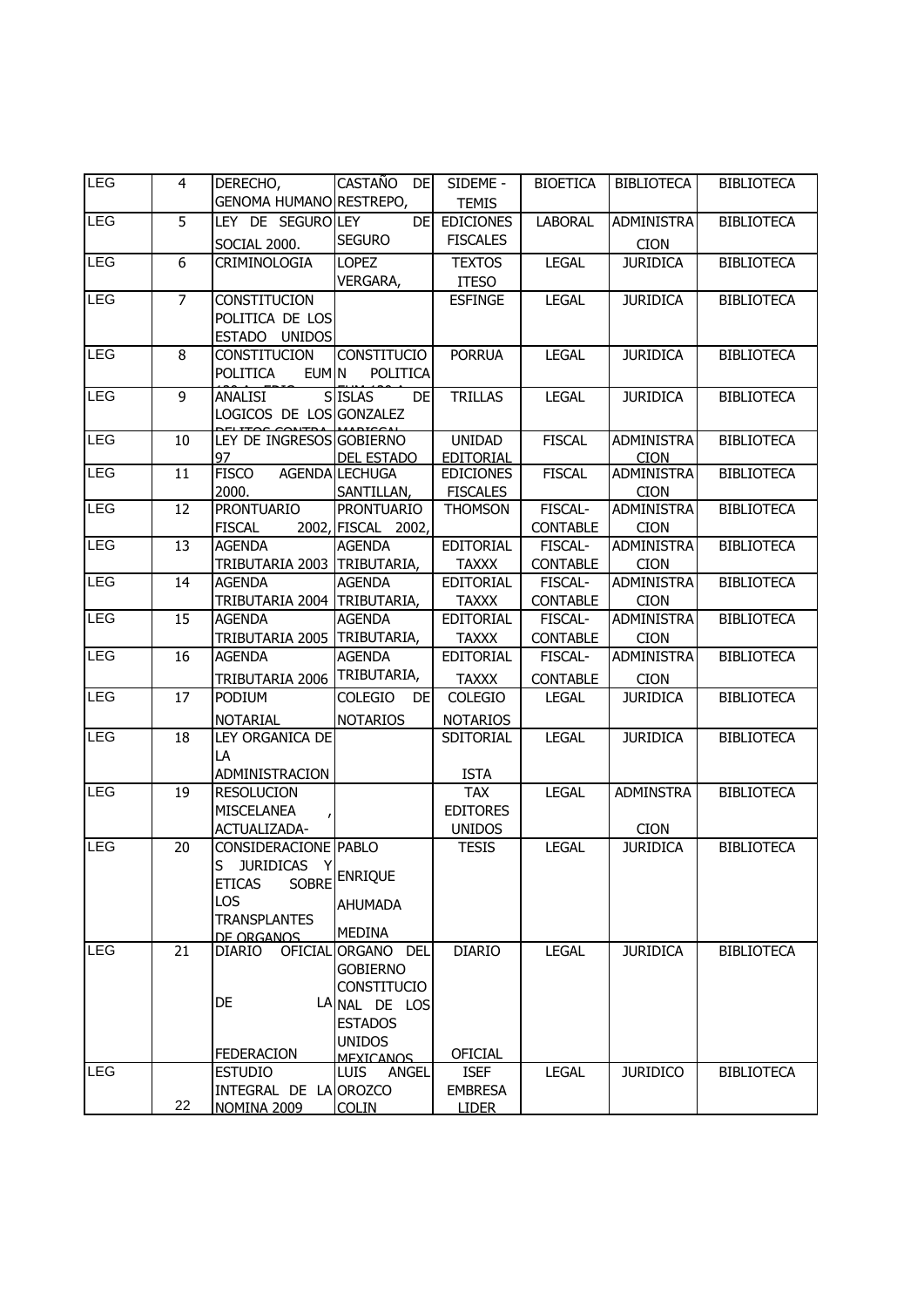| <b>LEG</b> | 23             | DERECHOS VÍCTOR<br>LOS.          |                                        | EDITORIAL         | <b>LEGAL</b>      | <b>JURIDICA</b>   | <b>BIBLIOTECA</b> |
|------------|----------------|----------------------------------|----------------------------------------|-------------------|-------------------|-------------------|-------------------|
|            |                | SOCIALES COMO ABRAMOVICH,        |                                        |                   |                   |                   |                   |
|            |                | <b>DERECHOS</b>                  | <b>CHRISTIAN</b>                       |                   |                   |                   |                   |
|            |                | <b>EXIGIBLES</b>                 | <b>COURTIS</b>                         | <b>TROTTA</b>     |                   |                   |                   |
| <b>LEG</b> | 24             | EL ABC FISCAL DEL.C.             | <b>JAVIER</b>                          | <b>ISEF</b>       | <b>FISCAL</b>     | <b>ADMINISTRA</b> | <b>BIBLIOTECA</b> |
|            |                | LOS SUELDOS Y MARTINEZ           |                                        | <b>EMBRESA</b>    |                   |                   |                   |
|            |                | SALARIOS 2007                    | <b>GUTIERREZ</b>                       | <b>LIDER</b>      |                   | <b>CION</b>       |                   |
| <b>LEG</b> | 25             | <b>SINTESIS</b>                  | Y INSTITUTO                            | FOC, S.A DE       | <b>FISCAL</b>     | <b>ADMINISTRA</b> | <b>BIBLIOTECA</b> |
|            |                |                                  | MEXICANO DE                            |                   |                   |                   |                   |
|            |                |                                  | <b>CONTADORES</b>                      |                   |                   |                   |                   |
|            |                | COMENTARIOS DE                   | <b>PUBLICOS</b><br>Y                   |                   |                   |                   |                   |
|            |                |                                  | <b>DE</b><br><b>CENTRO</b>             |                   |                   |                   |                   |
|            |                |                                  | INV DE<br>LA                           |                   |                   |                   |                   |
|            |                | LAS NIF                          | <b>CONTADURIA</b><br><b>DI IRI TCA</b> | C.V               |                   | <b>CION</b>       |                   |
|            |                | <b>CARTA</b><br>DEI              | <b>GOBIERNO</b>                        | <b>GOBIERNO</b>   | <b>LEGAL</b>      | <b>JURIDICA</b>   | <b>BIBLIOTECA</b> |
|            |                | CONSENTIMIENT                    |                                        |                   |                   |                   |                   |
|            |                | <b>BAJO</b><br>O                 |                                        |                   |                   |                   |                   |
|            |                | <b>INFORMACION</b>               |                                        |                   |                   |                   |                   |
|            |                | <b>INDICADOR</b><br><b>DE</b>    | <b>DEL ESTADO</b>                      | <b>DEL ESTADO</b> |                   |                   |                   |
|            |                | COMUNICACIÓN                     |                                        |                   |                   |                   |                   |
|            |                | <b>MEDICO</b>                    |                                        |                   |                   |                   |                   |
| <b>LEG</b> | 26             | <b>PACIENTE</b>                  | DE JALISCO                             | DE JALISCO        |                   |                   |                   |
| <b>LEG</b> | 27             | <b>NORMAS</b>                    | <b>DE IMCP Y CINIF</b>                 | <b>IMCP</b>       | <b>LEGAL</b>      | <b>ADMINISTRA</b> | <b>BIBLIOTECA</b> |
|            |                | <b>INFORMACION</b>               |                                        |                   |                   |                   |                   |
|            |                | FINACIERA (NIF)                  |                                        |                   |                   | <b>CION</b>       |                   |
| LEG        |                | LEY FEDERAL DE SECRETARIA        |                                        | <b>SEDESOL</b>    | <b>LEGAL</b>      | <b>JURIDICO</b>   | <b>BIBLIOTECA</b> |
|            |                | FOMENTO A LAS                    | DE                                     |                   |                   |                   |                   |
|            |                | <b>ACTIVIDADES</b>               |                                        |                   |                   |                   |                   |
|            |                | REALIZADAS POR<br>ORGANIZACIONES | <b>DESARROLLO</b>                      |                   |                   |                   |                   |
|            |                | DE LA SOCIEDAD                   |                                        |                   |                   |                   |                   |
|            | 28             | <b>CIVIL</b>                     | <b>SOCIAL</b>                          |                   |                   |                   |                   |
| LEG        |                | <b>AGENDA</b>                    | <b>AGENDA</b>                          | <b>EDITORIAL</b>  | FISCAL-           | <b>ADMINISTRA</b> | <b>BIBLIOTECA</b> |
|            |                |                                  | TRIBUTARIA,                            |                   |                   |                   |                   |
|            |                |                                  | EDITORIAL                              |                   |                   |                   |                   |
|            | 29             | TRIBUTARIA 2007                  | <b>TAX</b>                             | <b>TAXXX</b>      | <b>CONTABLE</b>   | <b>CION</b>       |                   |
| <b>LEG</b> |                | <b>AGENDA</b>                    | <b>AGENDA</b>                          | <b>EDITORIAL</b>  | FISCAL-           | <b>ADMINISTRA</b> | <b>BIBLIOTECA</b> |
|            |                |                                  | TRIBUTARIA,                            |                   |                   |                   |                   |
|            |                |                                  | EDITORIAL                              |                   |                   |                   |                   |
|            | 30             | TRIBUTARIA 2008   TAX            |                                        | <b>TAXXX</b>      | <b>CONTABLE</b>   | <b>CION</b>       |                   |
|            |                | <b>CURRENT</b>                   | RAKEL, R,                              | SAUNDERS,         | <b>TRASPLANTE</b> | INV. Y            |                   |
| MED        | 1              | THERAPY1999                      | BOPE. E.                               | <b>COMPANY</b>    | S                 | <b>EVALUACION</b> | <b>BIBLIOTECA</b> |
|            |                | <b>CURRENT</b>                   | RAKEL, R,                              | SAUNDERS,         | <b>TRASPLANTE</b> | INV. Y            |                   |
| MED        | $\overline{2}$ | THERAPY 2003                     | BOPE. E.                               | <b>COMPANY</b>    | S                 | <b>EVALUACION</b> | <b>BIBLIOTECA</b> |
|            |                | guia de                          |                                        |                   |                   |                   |                   |
|            |                | PROVEEDORES Y                    |                                        |                   |                   | INV. Y            |                   |
|            |                | SERVICIOS EN EL                  | <b>TROMSON</b>                         |                   |                   | <b>EVALUACION</b> |                   |
| <b>MED</b> | 3              | AREA DE LA                       | <b>HEALTHCARE</b>                      | PLM               | <b>MEDICA</b>     |                   | <b>BIBLIOTECA</b> |
|            |                | HEPATECT CP,                     | <b>HEPATECT CP,</b>                    |                   |                   | INV. Y            |                   |
|            |                | <b>SCIENTIFIC AND</b>            | <b>SCIENTIFIC</b>                      |                   |                   | <b>EVALUACION</b> |                   |
| MED        | $\overline{4}$ | <b>CLINICAL</b>                  | AND CLINICAL                           | <b>BIOTEST</b>    | <b>SALUD</b>      |                   | <b>BIBLIOTECA</b> |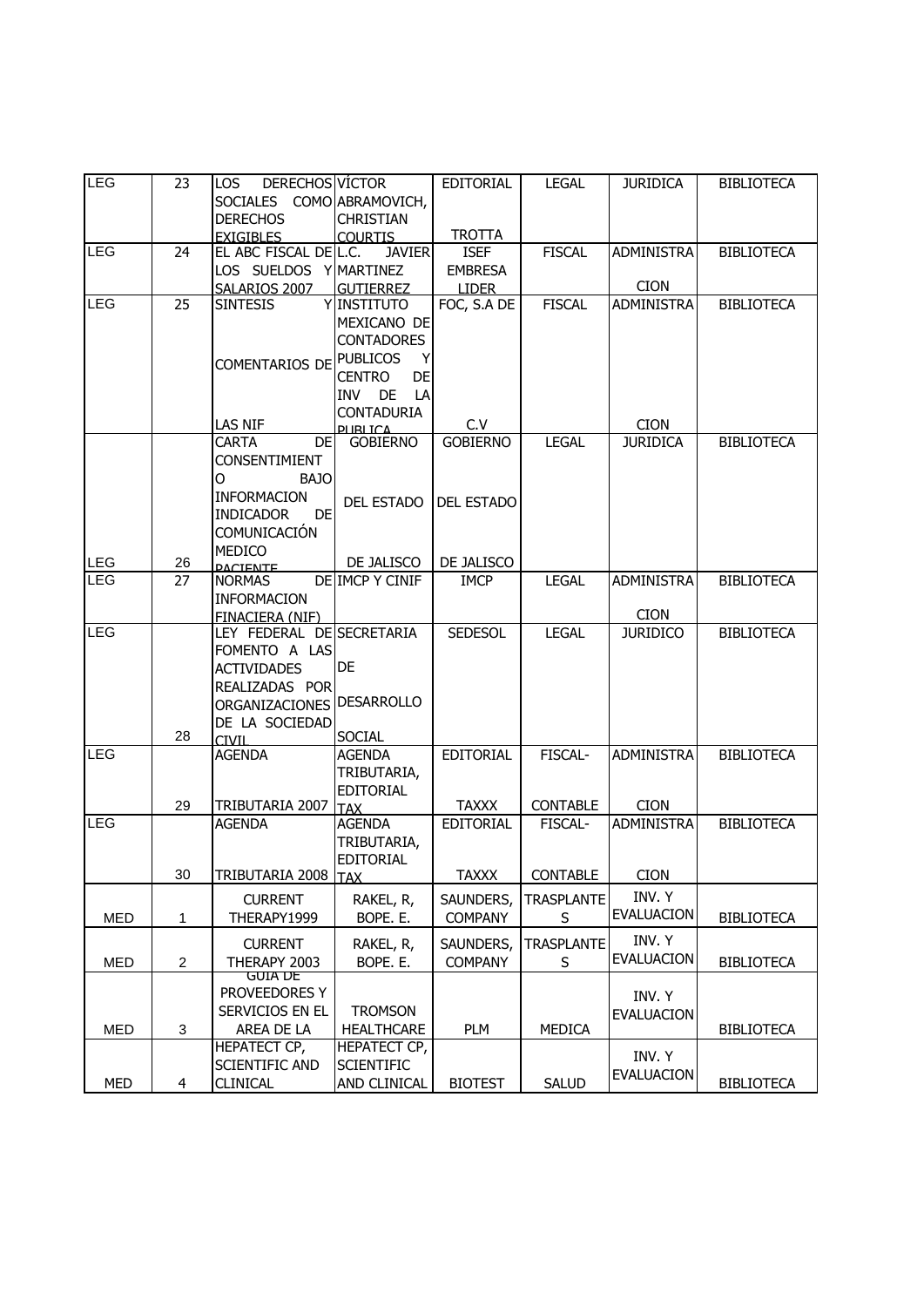|            |                | TECELAC,<br><b>SCIENTIFIC AND</b>                                  | TECELAC,<br><b>SCIENTIFIC</b>                                        |                                                                  |                 | INV. Y<br><b>EVALUACION</b> |                    |
|------------|----------------|--------------------------------------------------------------------|----------------------------------------------------------------------|------------------------------------------------------------------|-----------------|-----------------------------|--------------------|
| <b>MED</b> | 5              | <b>CLINICAL</b><br><b>INTERNA</b>                                  | AND CLINICAL                                                         | <b>BIOTEST</b>                                                   | <b>SALUD</b>    | INV. Y                      | <b>BIBLIOTECA</b>  |
| <b>MED</b> | 6              | COMPENDIO DE                                                       | ROZMAN,C.                                                            | <b>HARCOURT</b>                                                  | MEDICINA        | <b>EVALUACION</b>           | <b>BIBLIOTECA</b>  |
| <b>MED</b> | $\overline{7}$ | <b>PRACTICA</b><br><b>MEDICA</b>                                   | <b>MARTINEZ</b><br><b>LEOPOLDO</b>                                   | U DE G                                                           | MEDICINA        | INV. Y<br><b>EVALUACION</b> | <b>BIBLIOTECA</b>  |
| <b>MED</b> | 8              | FARMACOVIGILAN<br>CIA, UNA<br>RESPONSABILIDA<br>D COMPARTIDA       | LIVIGSTONE,<br><b>CHURCHILL</b>                                      | <b>GLAXOWELL</b><br><b>COME</b>                                  | <b>SALUD</b>    | INV. Y<br><b>EVALUACION</b> | <b>BIBLIOTECA</b>  |
| <b>MED</b> | 9              | THE VEGETATIVE<br><b>STATE</b>                                     | <b>JENNETT</b><br><b>BRYAN</b>                                       | CAMBRIDGE                                                        | MEDICINA        | INV. Y<br><b>EVALUACION</b> | <b>BIBLIOTECA</b>  |
| <b>MED</b> | 10             | <b>BRAIN DEATH</b><br>INTERRELATED<br>MEDICAL AND<br>SOCIAL ISSUES | <b>JULIUS</b><br><b>KOREIN</b>                                       | THE NEW<br><b>YORK</b><br><b>ACADEMY OF</b><br><b>SCCIENCIAS</b> | MEDICINA        | INV. Y<br><b>EVALUACION</b> | <b>BIBLIOTECA</b>  |
| <b>MED</b> | 11             | <b>MANAGING</b><br>DEATH IN THE<br><b>INTENSIVE CARE</b>           | <b>OXFORD</b>                                                        | <b>RANDALL</b><br><b>CURTIS</b><br>GORDON D.                     | <b>SALUD</b>    | INV. Y<br><b>EVALUACION</b> | <b>BLIBLIOTECA</b> |
| <b>MED</b> | 12             | <b>IMPERIAL</b><br><b>MEDICINE</b>                                 | M<br>HAYNES, DOUG<br>LAS                                             | <b>PATRICK</b><br><b>MANSON</b><br>AND THE<br><b>CONQUEST</b>    | <b>MEDICINA</b> | INV. Y<br><b>EVALUACION</b> | <b>BIBLIOTECA</b>  |
| <b>MED</b> | 13             | <b>INFORMACION</b><br><b>MEDICA EN</b><br><b>INTERNET</b>          | KILEY,<br><b>ROBERT</b>                                              | <b>CHURCHILL</b><br><b>LIVINGSTON</b><br>Е                       | <b>MEDICINA</b> | INV. Y<br><b>EVALUACION</b> | <b>BIBLIOTECA</b>  |
| <b>MED</b> | 14             | <b>ENSAYOS</b><br><b>CLINICOS CON</b><br><b>MEDICAMENTOS</b>       | <del>התולכן סחיה</del><br>CARNE, X. -<br><b>GARCIA</b><br>ALONSO, F. | <b>MOSBY</b>                                                     | <b>MEDICINA</b> | INV. Y<br><b>EVALUACION</b> | <b>BIBLIOTECA</b>  |
| <b>MED</b> | 15             | <b>STUDYING A</b><br>STUDY & TESTING RICHARD K.<br>A TEST          | <b>RIEGELMAN</b>                                                     | <b>LIPPINCITT</b><br>WILLIAMS<br>&WILKINS                        | <b>MEDICINA</b> | INV. Y<br><b>EVALUACION</b> | <b>BIBLIOTECA</b>  |
| <b>MED</b> | 16             | PREMIOS NOBEL<br>DE MEDICINA                                       | VAZQUEZ<br>VELAZQUEZ,<br><b>ALEJANDRO</b><br>MARTINEZ                | <b>ROALMAAN</b><br>PUBLICIDAD                                    | MEDICINA        | INV. Y<br><b>EVALUACION</b> | <b>BIBLIOTECA</b>  |
| <b>MED</b> | 17             | ALZHEIMER XXI:<br><b>CIENCIA Y</b><br>SOCIEDAD                     | LAGE JOSE<br><b>MANUEL Y</b><br>COL.                                 | (II) MASSON                                                      | MEDICINA        | INV. Y<br><b>EVALUACION</b> | <b>BIBLIOTECA</b>  |
| <b>MED</b> | 18             | <b>GUIAS EN</b><br><b>DEMENCIAS</b>                                | ESPAÑOLA DE<br>NEUROLOGIA                                            | (II) MASSON                                                      | <b>MEDICINA</b> | INV. Y<br><b>EVALUACION</b> | <b>BIBLIOTECA</b>  |
| <b>MED</b> | 19             | <b>DEMENCIAS EN</b><br><b>FASES</b><br>AVANZADAS                   | S. LOPEZ<br>POUSA, A.<br>TURON,                                      | <b>PROUS</b><br><b>SCIENCE</b>                                   | MEDICINA        | INV. Y<br><b>EVALUACION</b> | <b>BIBLIOTECA</b>  |
| <b>MED</b> | 20             | PSIQUIATRIA EN<br>LA PRACTICA<br><b>DEMENCIA</b>                   | <b>CORNELIUS</b><br><b>KELLY</b>                                     | REMEDICA<br><b>PUBLISHING</b>                                    | <b>MEDICINA</b> | INV. Y<br><b>EVALUACION</b> | <b>BIBLIOTECA</b>  |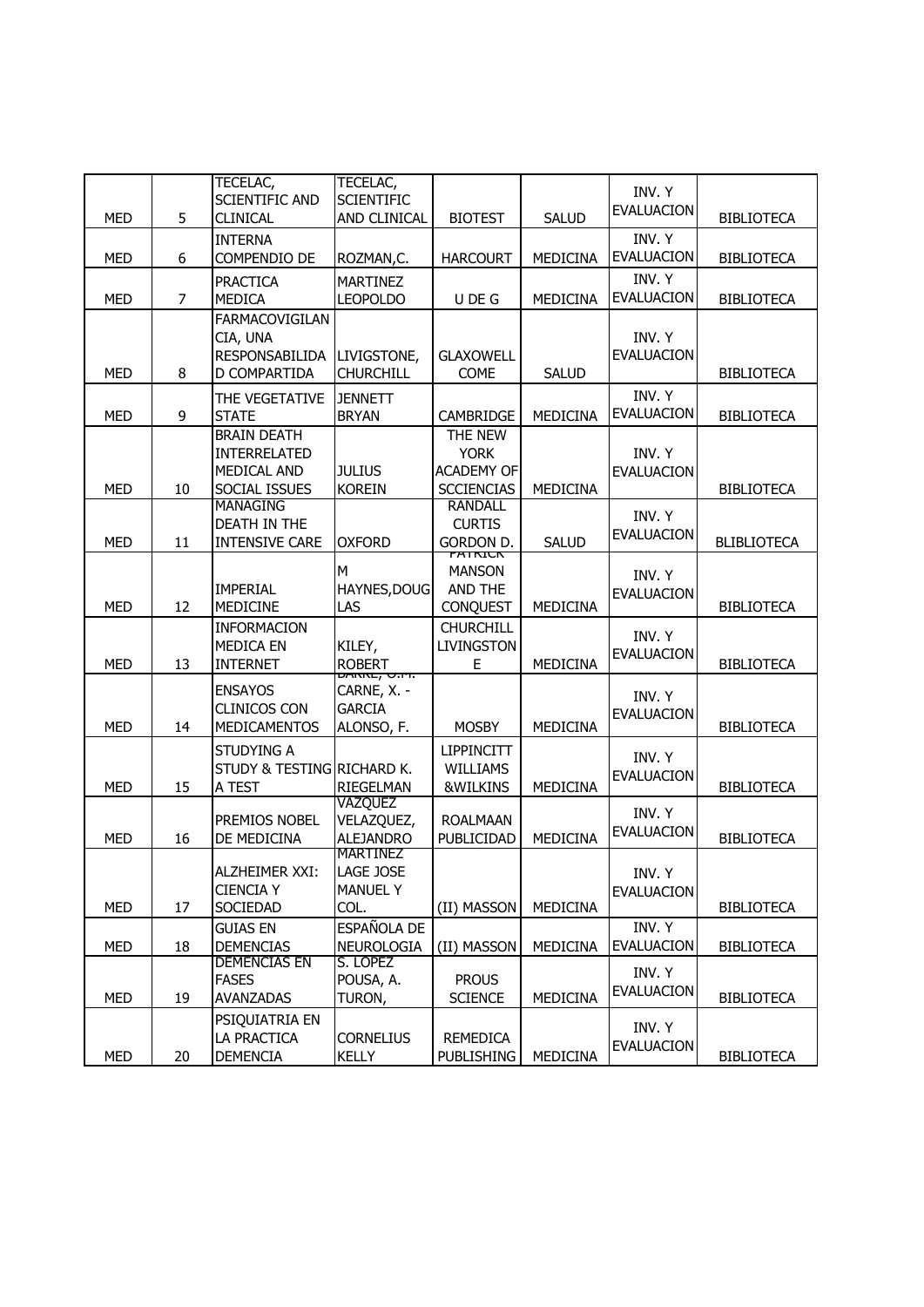|            |    | <b>NEUROLOGY SELF-</b> |                                   |                   |                   |                   |                   |
|------------|----|------------------------|-----------------------------------|-------------------|-------------------|-------------------|-------------------|
|            |    | <b>ASSESSMENT</b>      |                                   |                   |                   |                   |                   |
|            |    | PROGRAM,               |                                   |                   |                   | INV. Y            |                   |
|            |    | <b>DETERIORO</b>       | AMERICAN                          |                   |                   | <b>EVALUACION</b> |                   |
|            |    | <b>COGNITIVO</b>       | <b>ACADEMY OF</b>                 | <b>INTERSISTE</b> |                   |                   |                   |
| <b>MED</b> | 21 | (DEMENCIA)             | <b>NEUROLOGY</b>                  | MAS S.A.          | MEDICINA          |                   | <b>BIBLIOTECA</b> |
|            |    | DEWINMED               |                                   |                   |                   | INV. Y            |                   |
|            |    | <b>CALALOGO</b>        |                                   |                   |                   | <b>EVALUACION</b> |                   |
| <b>MED</b> | 22 | <b>GENERAL</b>         | <b>DEWINMED</b>                   | <b>DEWINMED</b>   | MEDICINA          |                   | <b>BIBLIOTECA</b> |
|            |    | <b>HARRISON'S</b>      | FAUCI,                            |                   |                   | <b>INVESTIGAC</b> |                   |
|            |    | PRINCIPLES OF          | KASPER,                           | <b>INTERNACIO</b> |                   | <b>ION Y</b>      |                   |
|            |    | <b>INTERNAL</b>        | HAUSER,                           | <b>NAL</b>        |                   | <b>EVALUACION</b> |                   |
| <b>MED</b> | 23 | MEDICINE TOMO I LONGO, |                                   | <b>EDITION</b>    | <b>MEDICINA</b>   |                   | <b>BIBLIOTECA</b> |
|            |    | <b>HARRISON S</b>      | BRAUNWALD,                        |                   |                   |                   |                   |
|            |    | PRINCIPLES OF          | FAUCI,                            | <b>INTERNACIO</b> |                   | INV. Y            |                   |
|            |    | <b>INTERNAL</b>        | KASPER,                           | <b>NAL</b>        |                   | <b>EVALUACION</b> |                   |
| <b>MED</b> | 24 | MEDICINE TOMO          | HAUSER,                           | <b>EDITION</b>    | MEDICINA          |                   | <b>BIBLIOTECA</b> |
|            |    | <b>SOCIAL</b>          | LEVY, VICTOR                      |                   |                   | INV. Y            |                   |
| <b>MED</b> | 25 | <b>INJUSTICE</b>       | W. SIDEL                          | <b>OXFORD</b>     | MEDICINA          | <b>EVALUACION</b> | <b>BIBLIOTECA</b> |
|            |    | <b>CAUSAS DE</b>       |                                   |                   |                   |                   |                   |
|            |    | PERDIDA DEL            |                                   |                   |                   |                   |                   |
|            |    | <b>POTENCIAL</b>       |                                   |                   |                   | INV. Y            |                   |
|            |    | <b>DONANTE CON</b>     |                                   |                   |                   | <b>EVALUACION</b> |                   |
|            |    | <b>MUERTE</b>          | GUTIERREZ,                        |                   |                   |                   |                   |
|            |    | <b>CEREBRAL EN EL</b>  | <b>GUTIERREZ</b>                  |                   |                   |                   |                   |
| <b>MED</b> | 26 | <b>HOPITAL CIVIL</b>   | ANA LETICIA                       | <b>TESIS</b>      | MEDICINA          |                   | <b>BIBLIOTECA</b> |
|            |    | <b>CONN'S CURREN</b>   |                                   |                   |                   | INV. Y            |                   |
| <b>MED</b> | 27 |                        | RAKEL & BOPE                      | <b>SAUNDERS</b>   | MEDICINA          | <b>EVALUACION</b> |                   |
|            |    | THERAPY 2004           |                                   |                   |                   |                   | <b>BIBLIOTECA</b> |
|            |    |                        | Jamison Joel                      |                   |                   |                   |                   |
|            |    |                        | G. BREMAN                         |                   |                   |                   |                   |
|            |    |                        | <b>ANTHONY R.</b>                 |                   |                   | INV. Y            |                   |
|            |    | DIEASE CONTROL         | <b>MEASHAM</b>                    | <b>DIESEASE</b>   |                   | <b>EVALUACION</b> |                   |
|            |    | PRIORITIES IN          | <b>GEORGE</b>                     | <b>CONTROL</b>    |                   |                   |                   |
|            |    | <b>DEVELOPING</b>      | <b>ALLEYNE</b>                    | <b>PRIORITIES</b> |                   |                   |                   |
| <b>MED</b> | 28 | <b>COUNTRIES</b>       | <b>MARIAM</b>                     | <b>PROJECT</b>    | MEDICINA          |                   | <b>BIBLIOTECA</b> |
|            |    |                        |                                   |                   |                   |                   |                   |
| <b>MED</b> | 29 | EL INTERNISTA          | <b>TZ J. LOPEZ BIHILL INTERAI</b> |                   | <b>MEDICINA</b>   | . Y EVALUAC       | <b>BIBLIOTECA</b> |
|            |    | EL MANUAL DE           | <b>TAPIA</b>                      | <b>INTER</b>      | <b>SALUD</b>      | INV. Y            |                   |
| <b>MED</b> | 30 | <b>SALUD PUBLICA</b>   | <b>CONYER</b>                     | <b>SISTEMAS</b>   | <b>PUBLICA</b>    | <b>EVALUACION</b> | <b>BIBLIOTECA</b> |
|            |    | <b>ZINSSER</b>         |                                   |                   |                   |                   |                   |
|            |    | <b>TEXTBOOK</b>        | SMITH AND                         | <b>NINTH</b>      | <b>BATERIOLOG</b> | INV. Y            |                   |
| MED        | 31 | <b>BACTERIOLOGY</b>    | <b>MARTIN</b>                     | <b>EDITION</b>    | IA                | EVALUACION        | <b>BIBLIOTECA</b> |
|            |    |                        | <b>MENIKOFF</b>                   |                   |                   |                   |                   |
|            |    |                        | EDWARD P.                         |                   |                   | INV. Y            |                   |
| MED        | 32 |                        | <b>RICHARDS</b>                   | <b>OXFORD</b>     |                   | EVALUACION        | <b>BIBLIOTECA</b> |
|            |    |                        | <b>FRIDMAN</b>                    |                   |                   | INV. Y            |                   |
| MED        | 33 | CHILDREN IN MEDROSS    |                                   | <b>OXFORD</b>     | PEDIATRIA         | <b>EVALUACION</b> | <b>BIBLIOTECA</b> |
|            |    |                        |                                   |                   |                   |                   |                   |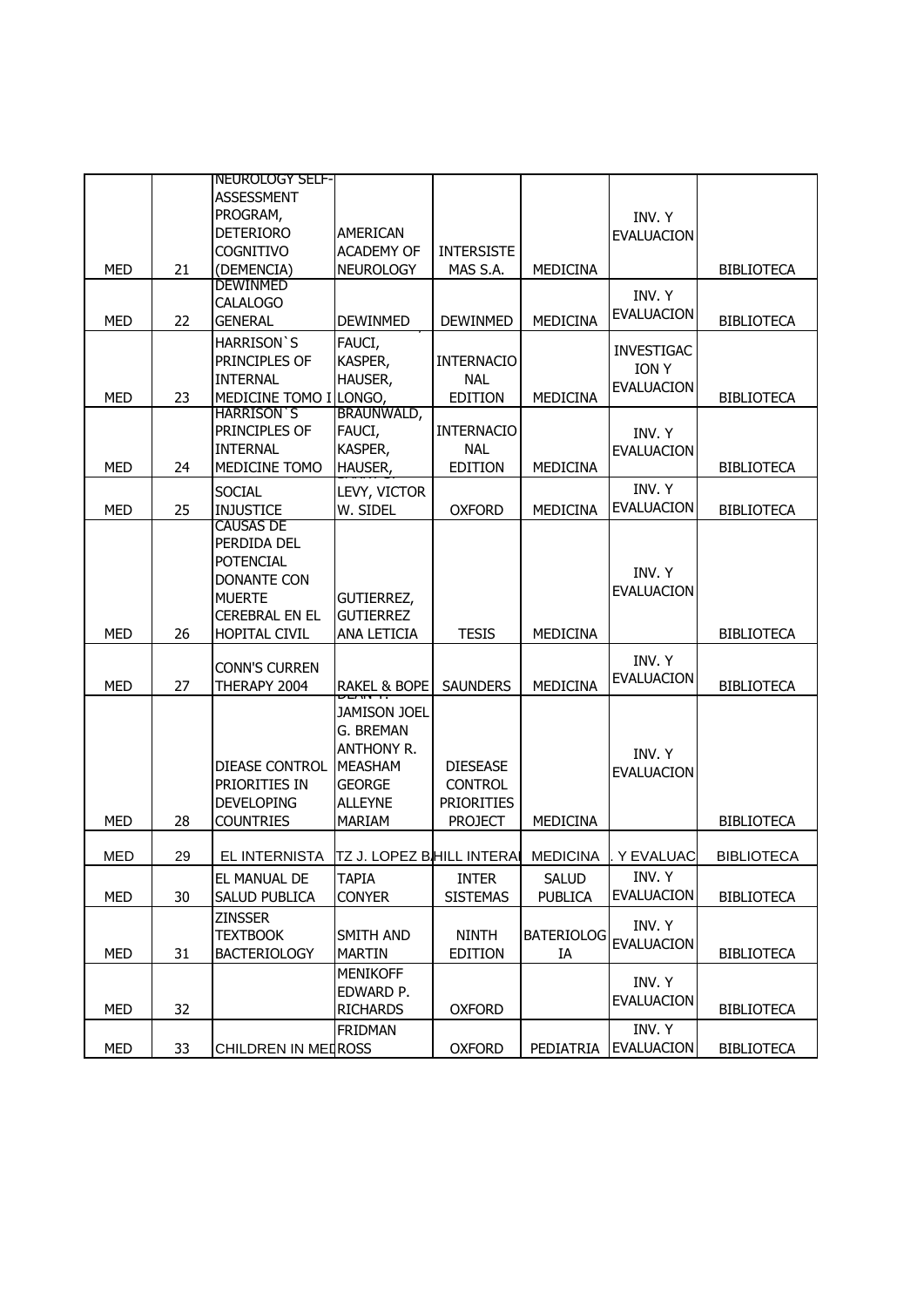|            |    |                              | <b>MANUEL</b>      |                                |                  |                       |                   |
|------------|----|------------------------------|--------------------|--------------------------------|------------------|-----------------------|-------------------|
|            |    |                              | <b>URBINA</b>      |                                |                  |                       |                   |
|            |    |                              | FUENTES,           |                                |                  |                       |                   |
|            |    |                              | <b>ALBA MOGUEL</b> |                                |                  | INV. Y                |                   |
|            |    | LA EXPERIENCIA               | ANCHEITA,          |                                |                  | <b>EVALUACION</b>     |                   |
|            |    | <b>MEXICANA EN</b>           | <b>MELBA ELENA</b> | ROGRESO,                       | <b>SALUD</b>     |                       |                   |
|            |    |                              | MUÑIZ              |                                |                  |                       |                   |
| <b>MED</b> | 34 | SALUD PUBLICA                | CHRISTINA          | S.A DE C.V                     | <b>PUBLICA</b>   |                       | <b>BIBLIOTECA</b> |
|            |    |                              | ZARCADOOLA         |                                |                  |                       |                   |
|            |    | <b>ADVANCING</b>             | S, ANDREW F.       | JOSSEY-                        |                  | INV. Y                |                   |
| <b>MED</b> | 35 | HEALTH LITERACY PLEASANT,    |                    | <b>BASS</b>                    | <b>MEDICINA</b>  | <b>EVALUACION</b>     |                   |
|            |    |                              | CAROL BUCK,        | ORGANIZACI                     |                  |                       |                   |
|            |    |                              |                    | ÓN                             |                  | INV.Y                 |                   |
|            |    | EL DESAFIO DE LA ALVARO      |                    |                                | EPIDEMIOLO       | <b>EVALUACION</b>     |                   |
| <b>MED</b> | 36 | EPIDEMIOLOGIA<br>LA DIABETES | LLOPIS,            | PANAMERIC<br><b>UNIVERSIDA</b> | <b>GIA</b>       |                       | <b>BIBLIOTECA</b> |
|            |    | <b>IMPLICACIONES</b>         |                    | D DE                           |                  |                       |                   |
|            |    |                              |                    |                                |                  | INV. Y                |                   |
|            |    | ECONOMICAS EN                | JAIME LÓPEZ        | <b>GUADALAJAR</b>              |                  | <b>EVALUACION</b>     |                   |
| <b>MED</b> | 37 | GUADALAJARA (2)              | <b>DELGADILLO</b>  | A                              | <b>ECONOMIA</b>  |                       | <b>BIBLIOTECA</b> |
|            |    | <b>HEALTH AT A</b>           | <b>OECD</b>        |                                |                  | <b>INVY</b>           |                   |
| <b>MED</b> | 38 | <b>GLANCE</b>                | <b>INDICATORS</b>  | <b>OECD</b>                    |                  | SALUD PUBL EVALUACION | <b>BIBLIOTECA</b> |
|            |    | DE                           |                    |                                |                  |                       |                   |
|            |    | <b>ESPECIALIDADES</b>        | <b>THOMPSON</b>    | <b>THOMPSON</b>                | <b>FARMACOLO</b> | <b>INVY</b>           |                   |
| <b>MED</b> | 39 | MEDICA TOMO I                | <b>PLM</b>         | <b>PLM</b>                     | GIA              | <b>EVALUACION</b>     | <b>BIBLIOTECA</b> |
|            |    |                              |                    |                                |                  |                       |                   |
|            |    | PLM DICCIONARIA              |                    |                                |                  |                       |                   |
|            |    | DE                           |                    |                                |                  | <b>INVY</b>           |                   |
|            |    | <b>ESPECIALIDADES</b>        | <b>THOMPSON</b>    | <b>THOMPSON</b>                | <b>FARMACOLO</b> | <b>EVALUACION</b>     |                   |
| MED        | 40 | MEDICA TOMO II               | <b>PLM</b>         | <b>PLM</b>                     | GIA              |                       | <b>BIBLIOTECA</b> |
|            |    | <b>FUNDAMENTALS</b>          | RENWICK,           | <b>OF</b>                      |                  | INV. Y                |                   |
|            |    | OF THE STEM                  | RONALD B.          | <b>CALIFORNIA</b>              |                  |                       |                   |
| <b>MED</b> | 41 | <b>CELL DEBATE</b>           | <b>MILLER</b>      | <b>PRESS</b>                   | <b>MEDICINA</b>  | <b>EVALUACION</b>     | <b>BIBLIOTECA</b> |
|            |    | <b>APUNTES Y</b>             |                    |                                |                  |                       |                   |
|            |    | <b>RECOPILACIONES</b>        |                    |                                |                  |                       |                   |
|            |    | BIOBIBLIOGRAFIC              |                    |                                |                  |                       |                   |
|            |    | OS PARA LA                   |                    |                                |                  | <b>INVY</b>           |                   |
|            |    | <b>HISTORIA DEL</b>          |                    |                                |                  | <b>EVALUACION</b>     |                   |
|            |    | <b>HOSPITAL CIVIL</b>        | <b>CARLOS</b>      |                                |                  |                       |                   |
|            |    | DE 1971-1950                 | RAMÍREZ            | <b>AMATEDITO</b>               |                  |                       |                   |
| <b>MED</b> | 42 | TOMO I LA                    | <b>ESPARZA</b>     | <b>RIAL</b>                    | <b>MEDICINA</b>  |                       | <b>BIBLIOTECA</b> |
|            |    |                              |                    |                                |                  |                       |                   |
|            |    | <b>APUNTES Y</b>             |                    |                                |                  |                       |                   |
|            |    | <b>RECOPILACIONES</b>        |                    |                                |                  |                       |                   |
|            |    | <b>BIOBIBLIOGRAFIC</b>       |                    |                                |                  | <b>INVY</b>           |                   |
|            |    | <b>OS PARA LA</b>            |                    |                                |                  | <b>EVALUACION</b>     |                   |
|            |    | <b>HISTORIA DEL</b>          | <b>CARLOS</b>      |                                |                  |                       |                   |
|            |    | <b>HOSPITAL CIVIL</b>        | <b>RAMÍREZ</b>     | <b>AMATEDITO</b>               |                  |                       |                   |
| <b>MED</b> | 43 | DE 1971-1950                 | <b>ESPARZA</b>     | <b>RIAL</b>                    | MEDICINA         |                       | <b>BIBLIOTECA</b> |
|            |    | MEDICINA                     |                    | <b>CONOCER</b>                 |                  | <b>INVY</b>           |                   |
|            |    | <b>CONDUCTUAL EN</b>         | <b>GRACIELA</b>    | <b>PARA</b>                    |                  |                       |                   |
| <b>MFD</b> | 44 | <b>MEXICO</b>                | <b>RODRIGUEZ</b>   | <b>DECIDIR</b>                 | MEDICINA         | <b>EVALUACION</b>     | <b>BIBLIOTECA</b> |
|            |    |                              |                    |                                |                  | <b>INVY</b>           |                   |
|            |    | <b>LIMITS TO</b>             |                    | <b>MARION</b>                  |                  | <b>EVALUACION</b>     |                   |
| MED        | 45 | MEDICINE                     | <b>IVAN ILLICH</b> | <b>BOYARS</b>                  | MEDICINA         |                       | <b>BIBLIOTECA</b> |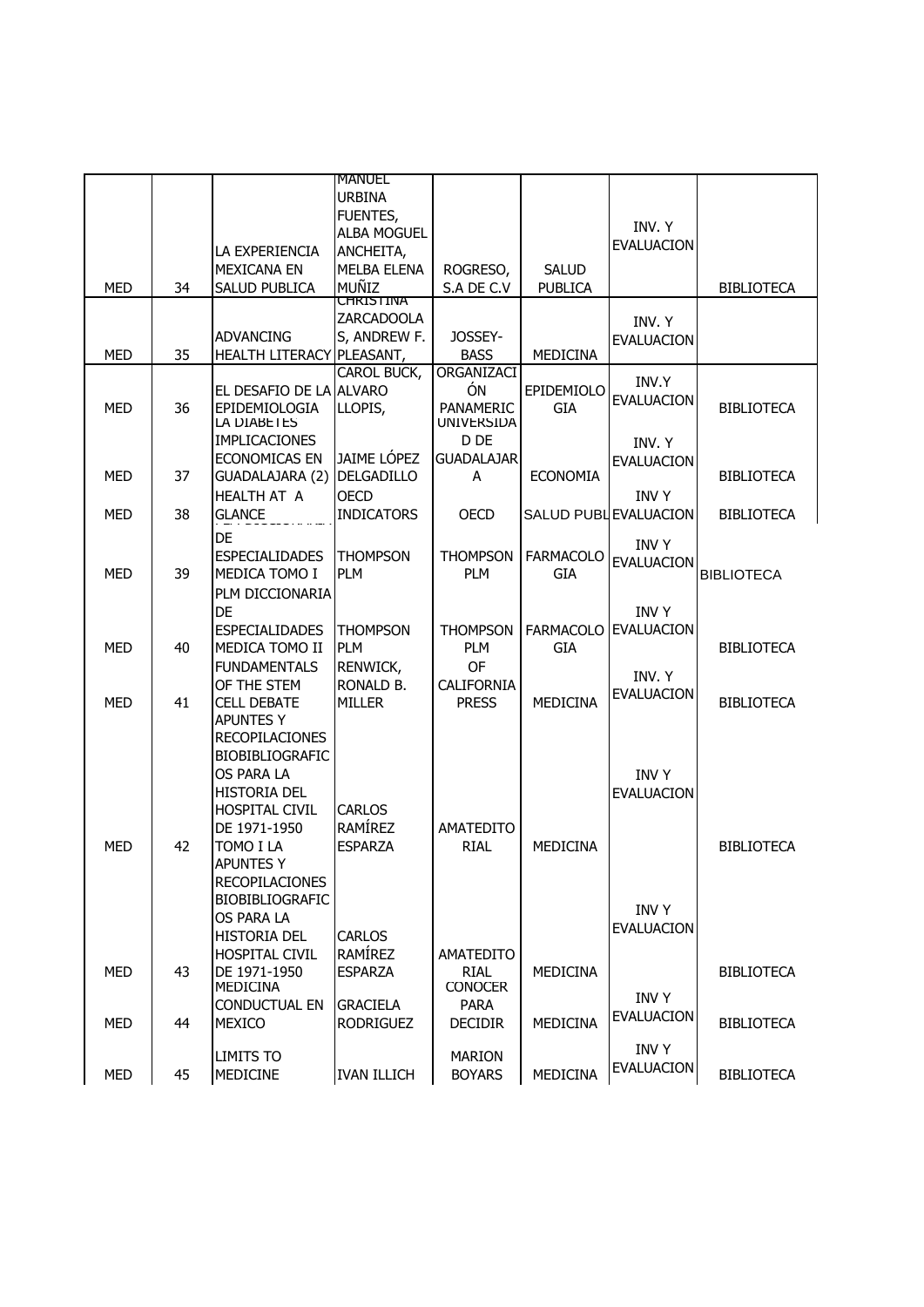| <b>MED</b>  | 46             | RECOVERING THE LINDA F.<br><b>NATION'S BODY</b><br>PSICOLOGIA DE                                                                                  | <b>HOGLE</b><br><b>EDELSYS</b><br><b>HERNANDEZ</b>                                                                 | <b>RUTGERS</b><br><b>UNIVERSITY</b><br><b>PRESS</b><br><b>UNIVERSIDA</b> | <b>MFDICINA</b>                 | <b>INVY</b><br><b>EVALUACION</b> | <b>BIBLIOTECA</b> |
|-------------|----------------|---------------------------------------------------------------------------------------------------------------------------------------------------|--------------------------------------------------------------------------------------------------------------------|--------------------------------------------------------------------------|---------------------------------|----------------------------------|-------------------|
| <b>PSIC</b> | $\mathbf{1}$   | LA SALUD,<br><b>FUNDAMENTOS Y</b><br><b>APLICACIONES</b>                                                                                          | <b>MELENDEZ Y</b><br><b>JORGE GRAU</b><br><b>ABALO</b><br><b>GARCIA BARO</b><br>MIGUEL,                            | D DE<br><b>GUADALAJAR</b><br>A                                           | PSICOLOGIA                      | INV. Y<br><b>EVALUACION</b>      | <b>BIBLIOTECA</b> |
| <b>PSIC</b> | 2              | PENSAR LA VIDA                                                                                                                                    | PINILLA<br><b>RICARDO Y</b><br><b>COORDS</b>                                                                       | <b>COMILLAS</b>                                                          | PSICOLOGIA                      | INV. Y<br><b>EVALUACION</b>      | <b>BIBLIOTECA</b> |
| <b>PSIC</b> | 3              | <b>HOW WE DIE</b><br>REFLECTIONS ON<br><b>LIFE'S FINAL</b><br><b>CHAPTER</b>                                                                      | SEHERWIN B.<br><b>NULAND</b>                                                                                       | <b>VINTAGE</b>                                                           | PSICOLOGIA                      | INV. Y<br><b>EVALUACION</b>      | <b>BIBLIOTECA</b> |
| INV         | 1              | METODOS DE<br><b>INVESTIGACION</b>                                                                                                                | <b>ARGIMON</b><br>PALLAS,<br>JOSEP MA.,<br><b>JIMENEZ</b>                                                          | <b>HARCOURT</b>                                                          | <b>INVESTIGAC</b><br><b>ION</b> | INV. Y<br><b>EVALUACION</b>      | <b>BIBLIOTECA</b> |
| <b>INV</b>  | $\overline{2}$ | <b>METODOLOGIA</b><br>DE LA<br><b>INVESTIGACION</b><br>(SEGUNDA<br>EDICION)                                                                       | VILLA, JOSEP<br>HERNADEZ<br>SAMPIERI,<br>ROBERTO,<br><b>FERNANDEZ</b><br>COLLADO,<br>CARLOS,<br>BAPTISTA,<br>LUCIO | MC.GRAW<br><b>HILL</b>                                                   | <b>INVESTIGAC</b><br><b>ION</b> | INV. Y<br><b>EVALUACION</b>      | <b>BIBLIOTECA</b> |
| INV         | 3              | <b>PUBLICACION</b><br>CIENTIFICA,<br><b>ASPECTOS</b><br>METODOLOGICOS ORGANIZACIÓ<br>, ETICOS Y<br>PRACTICOS EN<br>CIENCIAS DE LA<br><b>SALUD</b> | N<br>PANAMERICAN PANAMERIC<br>A DE LA<br><b>SALUD</b>                                                              | ORGANIZACI<br>ÓN<br>ANA DE LA<br><b>SALUD</b>                            | MEDICINA                        | INV. Y<br><b>EVALUACION</b>      | <b>BIBLIOTECA</b> |
| INV         | 4              | <b>ESTADISTICA</b><br>PARA LA<br>INVESTIGACION<br><b>BIOMEDICA</b>                                                                                | ARMITAGE, P.<br>BERRY, G.                                                                                          | <b>HARCOUT</b><br><b>BRACE</b>                                           | A                               | INV. Y<br>ESTADÍSTIC EVALUACION  | <b>BIBLIOTECA</b> |
| INV         | 5              | METODOLOGIA<br>DE LA<br>INVESTIGACION<br>(CUARTA<br>EDICION)                                                                                      | <b>HERNANDEZ</b><br>SAMPIERI<br>ROBERTO,<br><b>FERNANDEZ</b><br>COLLADO<br><b>CARLOS</b>                           | MC.GRAW<br><b>HILL</b>                                                   | <b>INVESTIGAC</b><br><b>ION</b> | INV. Y<br><b>EVALUACION</b>      | <b>BIBLIOTECA</b> |
| INV         | 6              | <b>TECNOLOGIA</b><br>EDUCACIONAL<br>PARA EL<br><b>DOCENTE</b>                                                                                     | <b>CLIFTON B.</b><br><b>CHADWICK</b>                                                                               | <b>PAIDÓS</b>                                                            | ION                             | INV. Y<br>INVESTIGAC EVALUACION  | <b>BIBLIOTECA</b> |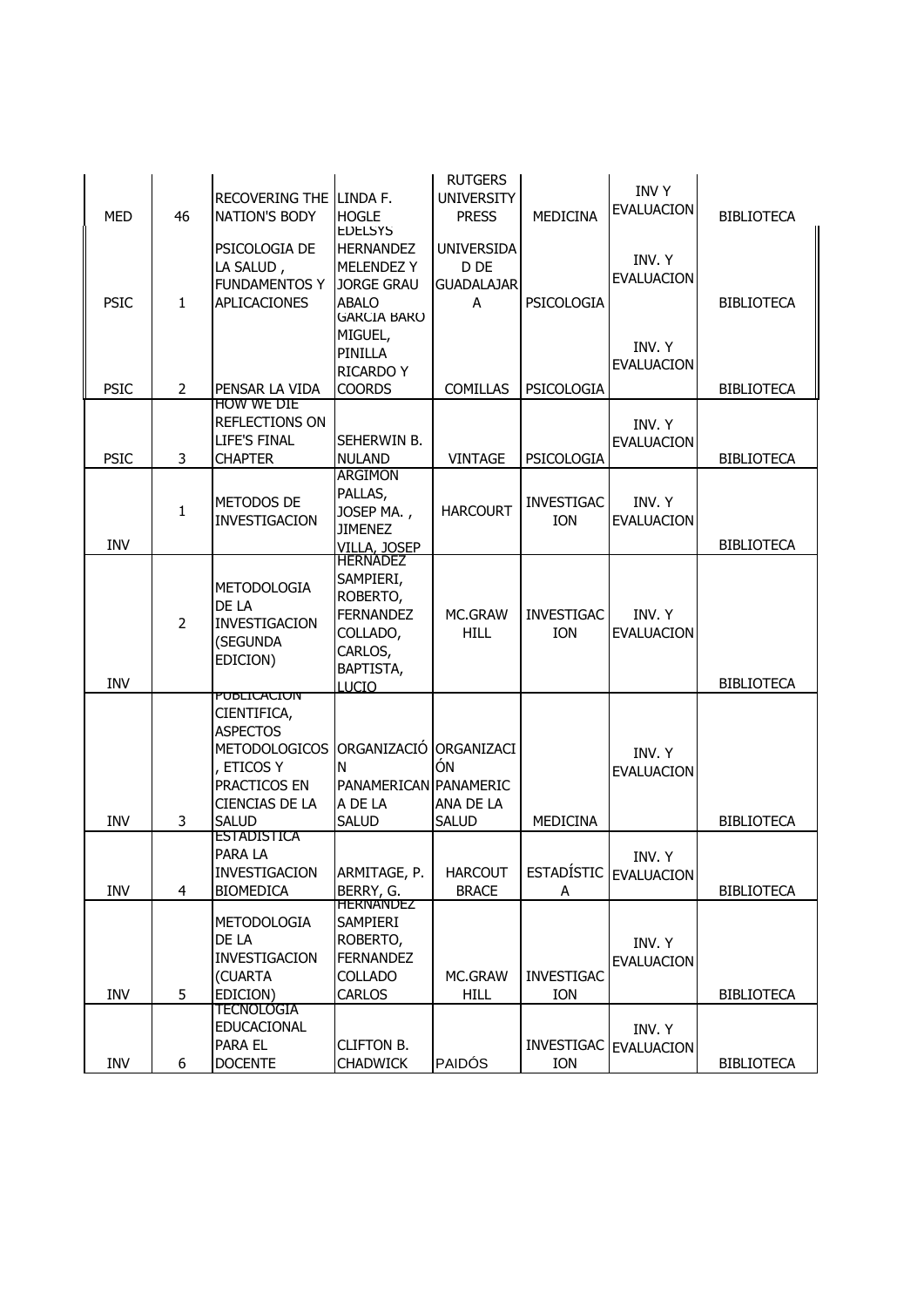|              |                |                                         | DANIEL L.                               |                                        |                          |                                   |                   |
|--------------|----------------|-----------------------------------------|-----------------------------------------|----------------------------------------|--------------------------|-----------------------------------|-------------------|
|              |                | EVALUACIÓN                              | <b>STUFFLEBEAM</b><br>, ANTHONY J.      |                                        |                          | INV. Y<br>INVESTIGAC   EVALUACION |                   |
| INV          | $\overline{7}$ | <b>SISTEMÁTICA</b>                      | SHINKFIELD                              | <b>PAIDÓS</b>                          | ION                      |                                   | <b>BIBLIOTECA</b> |
|              |                |                                         |                                         |                                        |                          | INV. Y                            |                   |
| <b>INV</b>   | 8              | <b>TEORÍAS DEL</b><br>APRENDIZAJE       | <b>JAUME CRUZ</b><br><b>FELIU</b>       |                                        | <b>INVESTIGAC</b><br>ION | EVALUACION                        | <b>BIBLIOTECA</b> |
|              |                | <b>INVESTIGACION</b>                    |                                         | TRILLAS                                |                          |                                   |                   |
|              |                | <b>CIENTIFICA EN</b>                    |                                         |                                        |                          | INV. Y                            |                   |
|              |                | <b>CIENCIAS DE LA</b>                   | DENISE F.                               |                                        | <b>INVESTIGAC</b>        | <b>EVALUACION</b>                 |                   |
| <b>INV</b>   | 9              | <b>SALUD</b>                            | POLIT                                   | <b>INTERAMERI</b><br><b>UNIVERSIDA</b> | ION                      |                                   | <b>BIBLIOTECA</b> |
|              |                | <b>HIJOS DEL</b>                        | VILLASEÑOR                              | D DE                                   |                          |                                   |                   |
|              | 1              | FRAILE, LOS                             | BAYARDO,<br>SERGIO J.                   | <b>GUADALAJAR</b>                      | <b>CONSULTA</b>          | <b>GENERAL</b>                    |                   |
| <b>CONST</b> |                |                                         |                                         | A<br><b>UNIVERSIDA</b>                 |                          |                                   | <b>BIBLIOTECA</b> |
|              |                | RASTRANDO LAS                           | <b>SERGIO RENE</b>                      | <b>D DEL VALLE</b>                     |                          |                                   |                   |
|              | $\overline{2}$ | <b>NOTICIAS</b>                         | DE DIOS                                 | DE                                     | <b>CONSULTA</b>          | <b>GENERAL</b>                    |                   |
| <b>CONST</b> |                |                                         | <b>CORONA</b>                           | <b>ATEMAJAC</b>                        |                          |                                   | <b>BIBLIOTECA</b> |
|              |                |                                         | SHELLEY,                                | DOVER-<br><b>THRIFT</b>                |                          |                                   |                   |
| <b>CONST</b> | 3              | <b>FRANKENSTEIN</b>                     | <b>MARY</b>                             | <b>EDITIONS</b>                        | <b>CONSULTA</b>          | <b>GENERAL</b>                    | <b>BIBLIOTECA</b> |
|              |                | <b>COMO MEJORAR</b>                     |                                         | UNIVERSIDA                             |                          |                                   |                   |
|              | 4              | LA CALIDAD EN                           | <b>MARTINEZ</b>                         | D DE                                   |                          | INV. Y                            |                   |
| <b>CONST</b> |                | <b>LOS SERVICIOS</b><br><b>DE SALUD</b> | RAMIREZ,<br><b>ARMANDO</b>              | <b>GUADALAJAR</b><br>Α                 | <b>SALUD</b>             | <b>EVALUACION</b>                 | <b>BIBLIOTECA</b> |
|              |                |                                         |                                         |                                        |                          |                                   |                   |
|              |                |                                         | <b>CONSEJO</b>                          | <b>CONSEJO</b>                         |                          |                                   |                   |
|              |                |                                         | PONTIFICIO D<br>LA PASTORAL             | <b>PONTIFICIO</b><br>D LA              |                          | INV. Y                            |                   |
|              | 5              | CARTA DE LOS                            | D <sub>LOS</sub>                        | PASTORAL D                             |                          | <b>EVALUACION</b>                 |                   |
|              |                | AGENTES DE LA                           | AGENTE DE LA LOS AGENTE                 |                                        |                          |                                   |                   |
| <b>CONST</b> |                | <b>SALUD</b>                            | <b>SALUD</b>                            | DE LA SALUD                            | <b>SALUD</b>             |                                   | <b>BIBLIOTECA</b> |
|              |                |                                         | <b>SECRETARIA</b>                       |                                        |                          |                                   |                   |
|              |                | PLANEACION-                             | DE<br>ADMINISTRAC                       |                                        |                          | <b>ADMINISTRA ADMINISTRA</b>      |                   |
|              | 6              | PROGRAMACION-                           | ION-                                    |                                        | <b>CION</b>              | <b>CION</b>                       |                   |
|              |                | <b>PRESUPUESTO</b>                      | <b>SECRETARIA</b>                       | <b>GOBIERNO</b>                        |                          |                                   |                   |
| <b>CONST</b> |                |                                         | <b>DE FINANZAS</b><br><b>SECRETARIA</b> | <b>DEL ESTADO</b>                      |                          |                                   | <b>BIBLIOTECA</b> |
|              |                | PLANEACION-                             | DE                                      |                                        |                          |                                   |                   |
|              |                | PROGRAMACION-                           | <b>ADMINISTRAC</b>                      |                                        |                          | ADMINISTRA ADMINISTRA             |                   |
|              | $\overline{7}$ | <b>PRESUPUESTO</b>                      | ION-                                    |                                        | <b>CION</b>              | <b>CION</b>                       |                   |
| <b>CONST</b> |                | (ANEXOS)                                | <b>SECRETARIA</b>                       | <b>GOBIERNO</b><br>DEL ESTADO          |                          |                                   | <b>BIBLIOTECA</b> |
|              |                |                                         | DE FINANZAS<br>JUAN CARLOS              |                                        |                          |                                   |                   |
|              |                | <b>SER NOTICIA</b>                      | NUÑEZ                                   |                                        |                          | COMUNICAI                         |                   |
|              | 8              | PRENSA Y                                | <b>BUSTILLOS,</b>                       |                                        | COMUNICAC                | ON Y                              |                   |
|              |                | SOCIEDAD CIVIL                          | <b>SERGIO RENE</b>                      | LA CASA DEL                            | IÓN                      | <b>FOMENTO</b>                    |                   |
| <b>CONST</b> |                |                                         | DE DIOS<br><b>CORONA</b>                | <b>MAGO</b>                            |                          |                                   | <b>BIBLIOTECA</b> |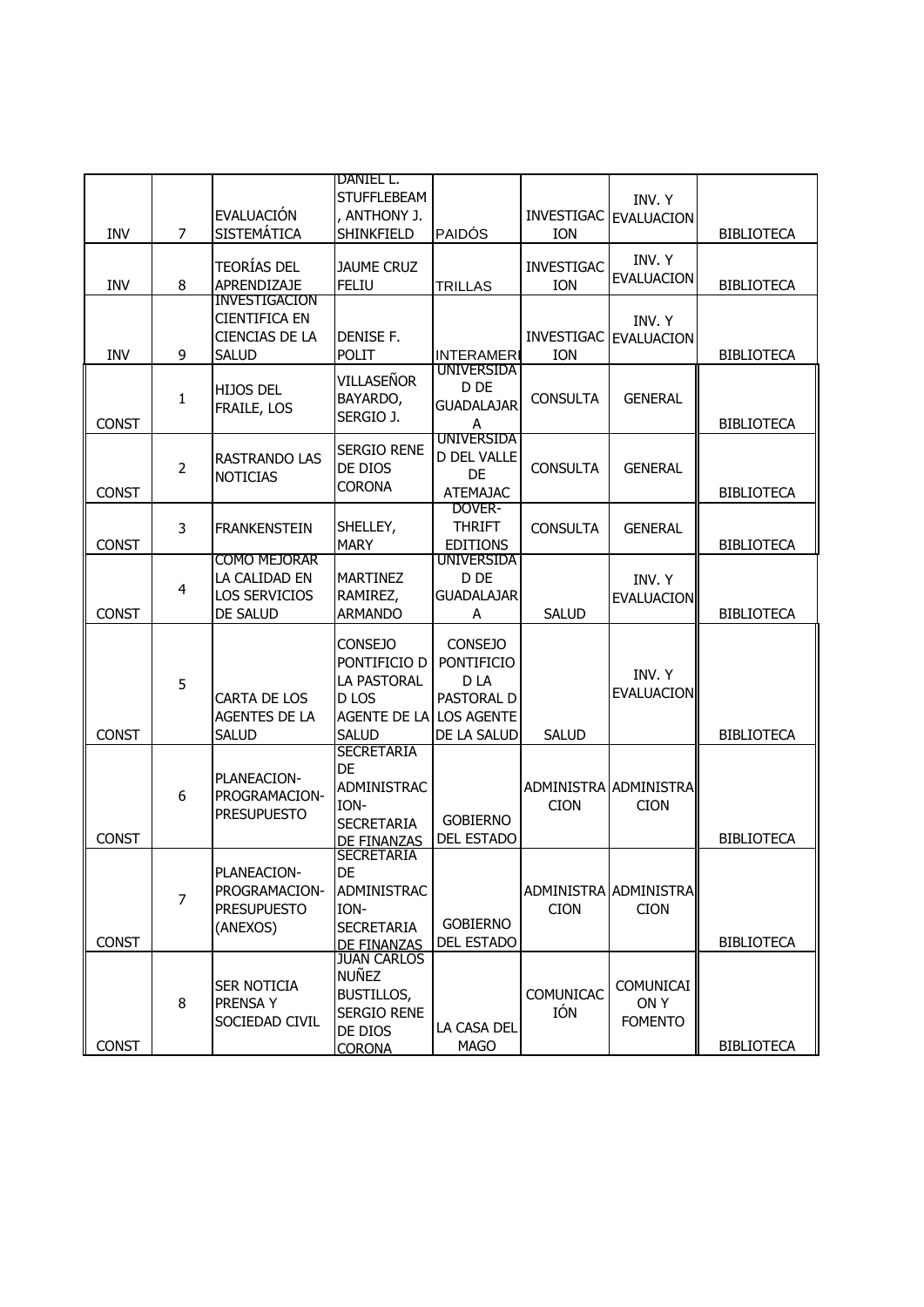|              |    |                                       |                    | <b>CUMISIUN</b>   |                 |                   |                   |
|--------------|----|---------------------------------------|--------------------|-------------------|-----------------|-------------------|-------------------|
|              |    | <b>ARBITRAJE</b>                      | <b>COMISION DE</b> | DE                |                 |                   |                   |
|              |    | MEDICCO:                              | <b>ARBITRAJE</b>   | <b>ARBITRAJE</b>  |                 | INV. Y            |                   |
|              | 9  | <b>RECURSO PARA</b>                   | MEDICO DEL         | MEDICO DEL        |                 | <b>EVALUACION</b> |                   |
|              |    | LA CALIDAD DE LA ESTADO DE            |                    | <b>ESTADO DE</b>  |                 |                   |                   |
| <b>CONST</b> |    | <b>ATENCION</b>                       | <b>JALISCO</b>     | <b>JALISCO</b>    | <b>SALUD</b>    |                   | <b>BIBLIOTECA</b> |
|              |    |                                       |                    | <b>COMISION</b>   |                 |                   |                   |
|              |    |                                       | <b>COMISION DE</b> | DE                |                 |                   |                   |
|              |    |                                       | <b>ARBITRAJE</b>   | <b>ARBITRAJE</b>  |                 |                   |                   |
|              | 10 | EL ARBITRAJE                          | MEDICO DEL         | MEDICO DEL        |                 | INV. Y            |                   |
|              |    | <b>MEDICO EN</b>                      |                    | <b>ESTADO DE</b>  |                 | <b>EVALUACION</b> |                   |
|              |    |                                       | <b>ESTADO DE</b>   |                   |                 |                   |                   |
| <b>CONST</b> |    | <b>JALISCO</b><br><b>COMISION DEW</b> | <b>JALISCO</b>     | <b>JALISCO</b>    | <b>SALUD</b>    |                   | <b>BIBLIOTECA</b> |
|              |    |                                       |                    |                   |                 |                   |                   |
|              |    | <b>ARBITRAJE</b>                      |                    |                   |                 | INV. Y            |                   |
|              | 11 | MEDICO INFORME                        |                    |                   |                 | <b>EVALUACION</b> |                   |
|              |    | DE ACTIVIDADES                        |                    |                   |                 |                   |                   |
| <b>CONST</b> |    | 2004                                  | <b>CAMEJAL</b>     | <b>CAMEJAL</b>    | <b>MEDICINA</b> |                   | <b>BIBLIOTECA</b> |
|              |    |                                       |                    | Comision          |                 |                   |                   |
|              |    |                                       | <b>COMISION DE</b> | <b>DE</b>         |                 |                   |                   |
|              | 12 |                                       | <b>ARBITRAJE</b>   | <b>ARBITRAJE</b>  |                 | INV. Y            |                   |
|              |    | <b>RESPONSABILIDA</b>                 | MEDICO DEL         | MEDICO DEL        |                 | <b>EVALUACION</b> |                   |
|              |    | D PROFESIONAL                         | <b>ESTADO DE</b>   | <b>ESTADO DE</b>  |                 |                   |                   |
| <b>CONST</b> |    | <b>EN SALUD</b>                       | <b>JALISCO</b>     | <b>JALISCO</b>    | <b>SALUD</b>    |                   | <b>BIBLIOTECA</b> |
|              |    | <b>HISTORIA DE LAS</b>                | <b>GUILLERMO</b>   |                   |                 |                   |                   |
|              | 13 | <b>SOCIEDADES</b>                     | <b>ZENTENO</b>     | <b>ASOCIACION</b> | <b>CONSULTA</b> | <b>GENERAL</b>    |                   |
|              |    | MEDICAS EN JAL.                       | <b>COVARRUBIAS</b> | MÉDICA DE         |                 |                   |                   |
| <b>CONST</b> |    |                                       |                    | JAL.              |                 |                   | <b>BIBLIOTECA</b> |
|              |    | <b>IDEA DE LA</b>                     | <b>CLAUDIO</b>     | FONDO DE          |                 | INV. Y            |                   |
|              | 14 | <b>MUERTE EN</b>                      | <b>LOMNITZ</b>     | <b>CULTURA</b>    | <b>CONSULTA</b> | <b>EVALUACION</b> |                   |
| <b>CONST</b> |    | <b>MEXICO</b>                         |                    | <b>ECONOMICA</b>  |                 |                   | <b>BIBLIOTECA</b> |
|              |    | CAUGHT IN THE                         | MARTIN H.          | FARRAR,           |                 | INV. Y            |                   |
|              | 15 | <b>ORGAN DRAFT</b>                    | <b>GREENGERG</b>   | STRAUS,           | <b>CONSULTA</b> | <b>EVALUACION</b> |                   |
| <b>CONST</b> |    |                                       |                    | <b>GIROUX</b>     |                 |                   | <b>BIBLIOTECA</b> |
|              |    | <b>CORRUPCIÓN: DE</b>                 | <b>FEDERICO</b>    |                   |                 | INV. Y            |                   |
|              | 16 | LOS ÁNGELES A                         | <b>REYES</b>       |                   | <b>CONSULTA</b> |                   |                   |
| <b>CONST</b> |    | LOS INDICES (2)                       | <b>HEROLES</b>     | <b>IFAI</b>       |                 | <b>EVALUACION</b> | <b>BIBLIOTECA</b> |
|              |    | EL DERECHO A LA                       | <b>FERNANDO</b>    |                   |                 | INV. Y            |                   |
|              | 17 | PRIVACIDAD                            | <b>ESCALANTE</b>   |                   | <b>CONSULTA</b> | <b>EVALUACION</b> |                   |
| <b>CONST</b> |    |                                       | <b>GONZALBO</b>    | <b>IFAI</b>       |                 |                   | <b>BIBLIOTECA</b> |
|              |    | QUE ES LA                             | <b>ANDREAS</b>     |                   |                 | INV. Y            |                   |
|              | 18 | RENDICION DE                          |                    |                   | <b>CONSULTA</b> |                   |                   |
| <b>CONST</b> |    | <b>CUENTAS</b>                        | <b>SCHEDLER</b>    | IFAI              |                 | <b>EVALUACION</b> | <b>BIBLIOTECA</b> |
|              |    | <b>ESTADO Y</b>                       |                    |                   |                 |                   |                   |
|              |    | TRASPARENCIA:                         | <b>JESÚS</b>       |                   |                 |                   |                   |
|              | 19 | UN PASEO POR LA                       | RODRÍGUEZ          |                   | <b>CONSULTA</b> | INV. Y            |                   |
|              |    | <b>FILISOFIA</b>                      | <b>ZEPEDA</b>      |                   |                 | EVALUACION        |                   |
| <b>CONST</b> |    | POLITICA                              |                    | IFAI              |                 |                   | <b>BIBLIOTECA</b> |
|              |    | LA                                    |                    |                   |                 |                   |                   |
|              | 20 | TRANSPARENCIA                         | <b>RODOLFO</b>     |                   | <b>CONSULTA</b> | INV. Y            |                   |
| <b>CONST</b> |    | COMO PROBLEMA                         | <b>VERGARA</b>     | IFAI              |                 | <b>EVALUACION</b> | <b>BIBLIOTECA</b> |
|              |    | LO ÍNTIMO, LO                         | <b>ERNESTO</b>     |                   |                 |                   |                   |
|              | 21 | PRIVADO Y LO                          | GARZÓN             |                   | <b>CONSULTA</b> | INV. Y            |                   |
| CONST        |    | <b>PUBLICO</b>                        | <u>VALDÉZ</u>      | IFAI              |                 | <b>EVALUACION</b> | <b>BIBLIOTECA</b> |
|              |    |                                       |                    |                   |                 |                   |                   |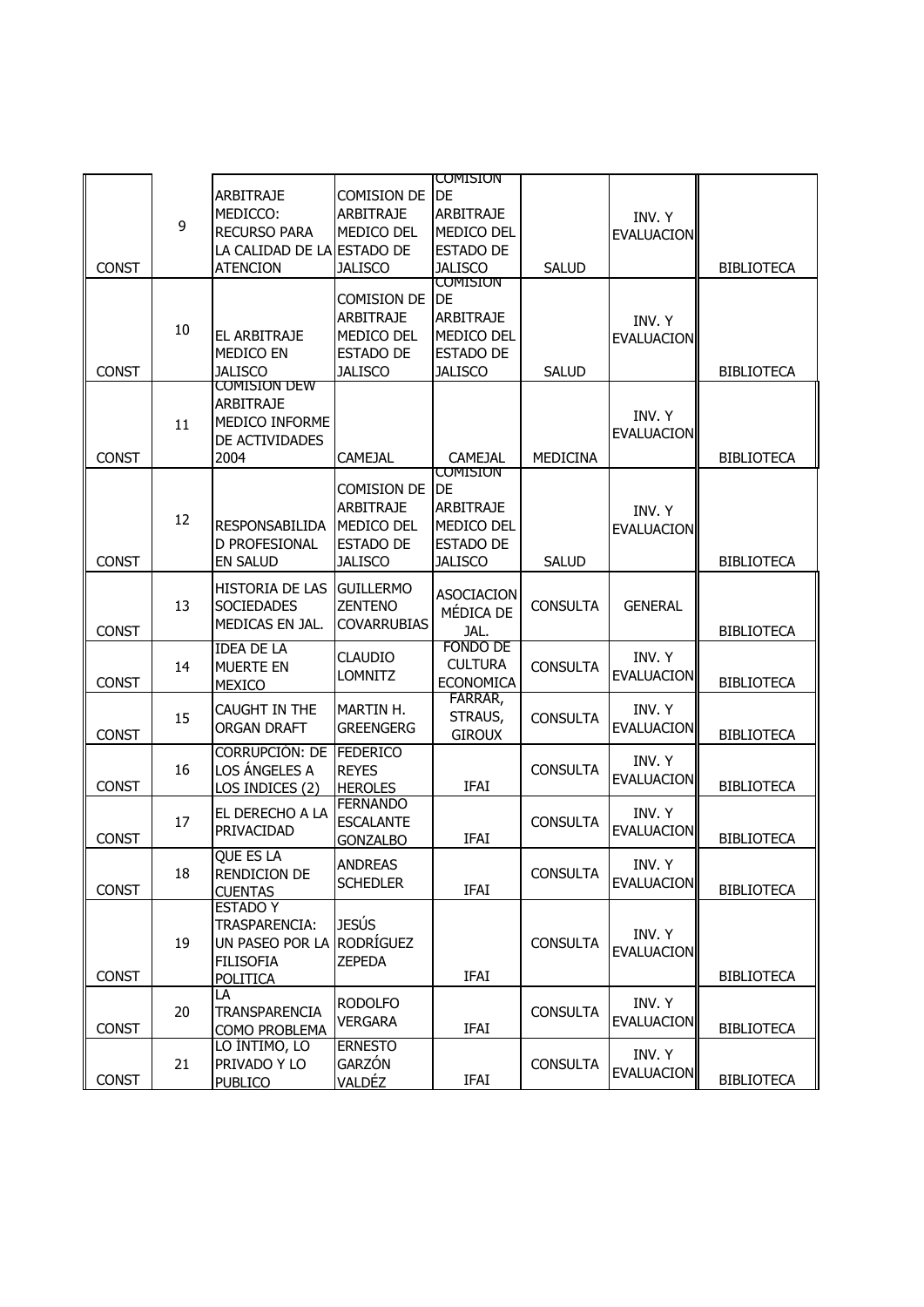|              |    | LEYES DE ACCESO JOHN M.                 |                    |                  |                 |                   |                   |
|--------------|----|-----------------------------------------|--------------------|------------------|-----------------|-------------------|-------------------|
|              | 22 | A LA                                    | <b>ACKERMAN-</b>   |                  | <b>CONSULTA</b> | INV. Y            |                   |
|              |    | INFORMACIÓN EN IRMA                     |                    |                  |                 | <b>EVALUACION</b> |                   |
| <b>CONST</b> |    | <b>EL MUNDO</b>                         | SANDOVAL           | <b>IFAI</b>      |                 |                   | <b>BIBLIOTECA</b> |
|              |    | <b>TRANSPARENCIA</b>                    | <b>JACQUELINE</b>  |                  |                 | INV. Y            |                   |
|              | 23 | Y PARTIDOS                              | <b>PESCHARD</b>    |                  | <b>CONSULTA</b> | <b>EVALUACION</b> |                   |
| <b>CONST</b> |    | <b>POLITICOS</b>                        |                    | <b>IFAI</b>      |                 |                   | <b>BIBLIOTECA</b> |
|              |    | <b>ECONOMÍA</b>                         | <b>ENRIQUE</b>     |                  |                 | INV. Y            |                   |
|              | 24 | POLÍTICA DE LA                          | QUINTANA           |                  | <b>CONSULTA</b> | <b>EVALUACION</b> |                   |
| <b>CONST</b> |    | <b>TRANSPARENCIA</b>                    |                    | <b>IFAI</b>      |                 |                   | <b>BIBLIOTECA</b> |
|              |    | <b>TRANSPARENCIA</b>                    | <b>JOSÉ</b>        |                  |                 |                   |                   |
|              | 25 | Y DEMOCRACIA:                           | <b>ANTONIO</b>     |                  | <b>CONSULTA</b> | INV. Y            |                   |
| <b>CONST</b> |    | <b>CLAVES PARA UN</b>                   | <b>AGUILAR</b>     | <b>IFAI</b>      |                 | <b>EVALUACION</b> |                   |
|              |    | <b>CONCIERTO</b><br><b>MEDIOS DE LA</b> | <b>RIVERA</b>      |                  |                 |                   | <b>BIBLIOTECA</b> |
|              |    | COMUNICACIÓN Y                          | <b>MANUEL</b>      |                  |                 | INV. Y            |                   |
|              | 26 | LA FUNCIÓN DE                           | <b>ALEJANDRO</b>   |                  | <b>CONSULTA</b> |                   |                   |
| <b>CONST</b> |    |                                         | <b>GUERRERO</b>    | IFAI             |                 | <b>EVALUACION</b> | <b>BIBLIOTECA</b> |
|              |    | <b>TRANSPARENCIA</b><br>TRANSPARENCIA   | <b>LUIS EMILIO</b> |                  |                 |                   |                   |
|              | 27 | Y DERECHOS                              | <b>GIMÉNEZ</b>     |                  | <b>CONSULTA</b> | INV. Y            |                   |
| <b>CONST</b> |    | <b>LABORALES</b>                        | <b>CACHO</b>       | <b>IFAI</b>      |                 | <b>EVALUACION</b> | <b>BIBLIOTECA</b> |
|              |    | LEY FEDERAL DE                          |                    |                  |                 |                   |                   |
|              |    | TRANSPARENCIA                           |                    |                  |                 |                   |                   |
|              |    | Y ACCESO A LA                           |                    |                  |                 | INV. Y            |                   |
|              | 28 | <b>INFORMACION</b>                      | <b>IFAI</b>        |                  | <b>CONSULTA</b> | <b>EVALUACION</b> |                   |
|              |    | PÚBLICA                                 |                    |                  |                 |                   |                   |
| <b>CONST</b> |    | <b>GUBERNAMENTAL</b>                    |                    | <b>IFAI</b>      |                 |                   | <b>BIBLIOTECA</b> |
|              |    |                                         |                    |                  |                 | INV. Y            |                   |
|              | 29 | <b>LINEAMIENTOS</b>                     | <b>IFAI</b>        |                  | <b>CONSULTA</b> |                   |                   |
| <b>CONST</b> |    |                                         |                    | <b>IFAI</b>      |                 | <b>EVALUACION</b> | <b>BIBLIOTECA</b> |
|              |    | EL DERECHO DE                           |                    |                  |                 |                   |                   |
|              |    | ACCESO A LA                             |                    |                  |                 |                   |                   |
|              | 30 | <b>INFORMACION EN</b>                   | IFAI               |                  | <b>CONSULTA</b> | INV. Y            |                   |
|              |    | MÉXICO: UN                              |                    |                  |                 | <b>EVALUACION</b> |                   |
|              |    | DIAGNÓSTICO DE                          |                    |                  |                 |                   |                   |
| <b>CONST</b> |    | LA SOCIEDAD                             |                    | IFAI             |                 |                   | <b>BIBLIOTECA</b> |
|              |    | TRANSPARENCIA:                          |                    |                  |                 |                   |                   |
|              | 31 | LIBROS, AUTORES IFAI                    |                    |                  | <b>CONSULTA</b> | INV. Y            |                   |
|              |    | E IDEAS                                 |                    | IFAI             |                 | <b>EVALUACION</b> |                   |
| <b>CONST</b> |    |                                         |                    | UNIVERSIDA       |                 |                   | <b>BIBLIOTECA</b> |
|              |    | UNIVERSIDAD                             | <b>GUILLERMO</b>   | D                |                 |                   |                   |
|              | 32 | <b>AUTONOMA DE</b>                      | <b>HERNÁNDEZ</b>   | <b>AUTONOMA</b>  | <b>CONSULTA</b> | INV. Y            |                   |
|              |    | CHIHUAHUA 50                            | <b>OROZCO</b>      | DE.              |                 | <b>EVALUACION</b> |                   |
| CONST        |    | ANIVERSARIO                             |                    | <b>CHIHUAHUA</b> |                 |                   | <b>BIBLIOTECA</b> |
|              |    | <b>FUNDADORES DE</b>                    |                    | UNIVERSIDA       |                 |                   |                   |
|              |    | LA EDUCACION                            | <b>GUILLERMO</b>   | D                |                 |                   |                   |
|              | 33 | <b>SUPERIOR</b>                         | <b>HERNÁNDEZ</b>   | <b>AUTONOMA</b>  | <b>CONSULTA</b> | INV. Y            |                   |
|              |    | PUBLICA EN                              | <b>OROZCO</b>      | DE               |                 | <b>EVALUACION</b> |                   |
| <b>CONST</b> |    | <b>CHIHUAHUA</b>                        |                    | <b>CHIHUAHUA</b> |                 |                   | <b>BIBLIOTECA</b> |
|              |    |                                         | <b>CARLOS</b>      |                  |                 |                   |                   |
|              | 34 | tiempo de                               | RAMÍREZ            | <b>AMATEDITO</b> | <b>CONSULTA</b> | INV. Y            |                   |
| CONST        |    | AGUAS 1972                              | <b>ESPARZA</b>     | <b>RIAL</b>      |                 | <b>EVALUACION</b> | <b>BIBLIOTECA</b> |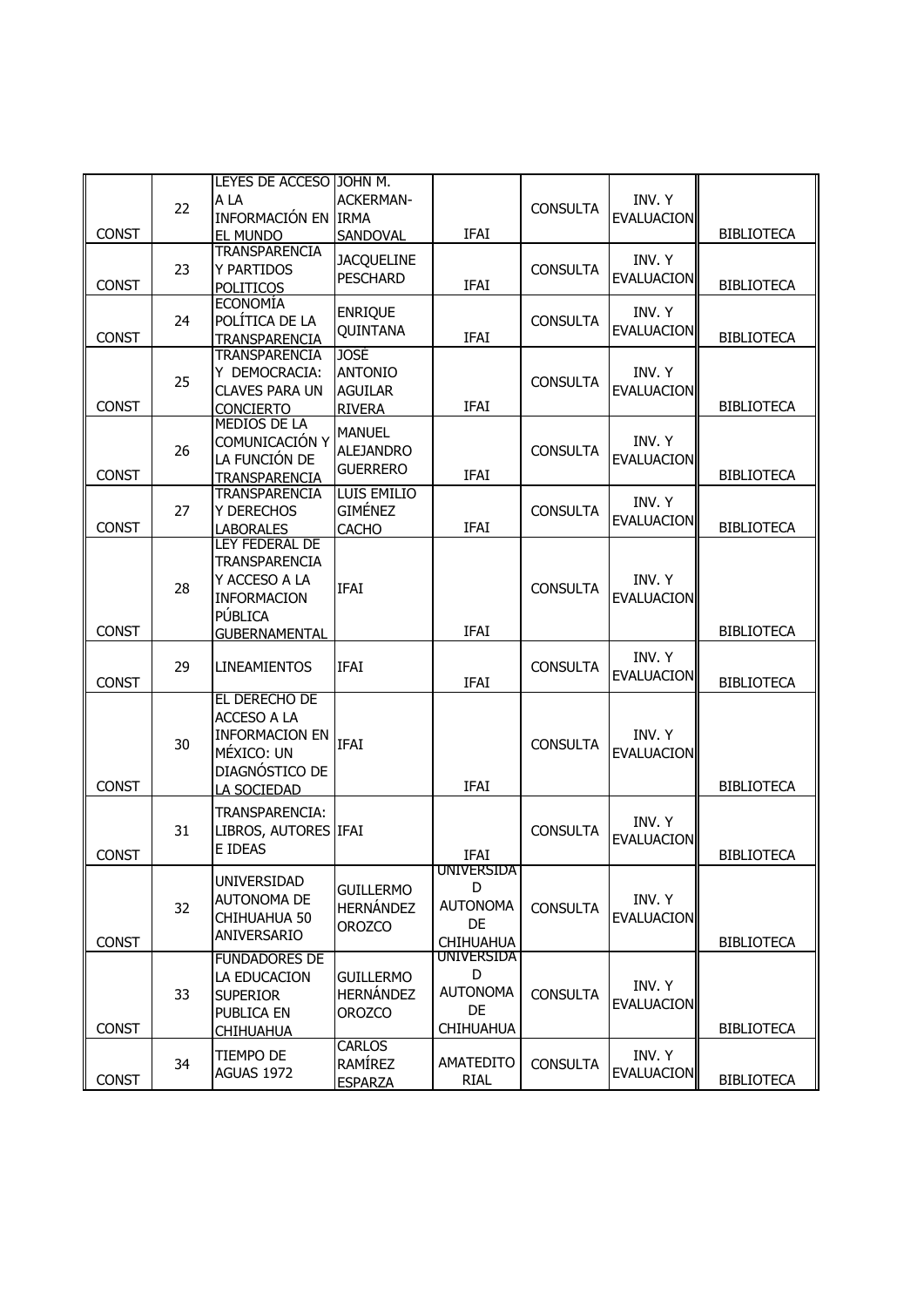| <b>CONST</b> | 35 | <b>TRANSPARENCIA</b><br>Y VIDA<br><b>UNIVERSITARIA</b>                                                 | <b>MANUEL GIL</b><br>ANTÓN                                         | <b>IFAI</b>                                                | <b>CONSULTA</b>        | INV. Y<br><b>EVALUACION</b> | <b>BIBLIOTECA</b> |
|--------------|----|--------------------------------------------------------------------------------------------------------|--------------------------------------------------------------------|------------------------------------------------------------|------------------------|-----------------------------|-------------------|
| CONST        | 36 | <b>GUADALAJARA EN</b><br>3 TIEMPOS AYER                                                                | <b>DIEGO</b><br><b>PETERSEN</b><br><b>FARAH</b>                    | <b>PUBLICO</b><br>MILENIO                                  | <b>CONSULTA</b>        | INV. Y<br><b>EVALUACION</b> | <b>BIBLIOTECA</b> |
| <b>CONST</b> | 37 | <b>GUADALAJARA EN</b><br>3 TIEMPOS HOY                                                                 | <b>DIEGO</b><br><b>PETERSEN</b><br><b>FARAH</b>                    | <b>PUBLICO</b><br>MILENIO                                  | <b>CONSULTA</b>        | INV. Y<br><b>EVALUACION</b> | <b>BIBLIOTECA</b> |
| <b>CONST</b> | 38 | <b>GUADALAJARA EN</b><br>3 TIEMPOS<br>MA;ANA                                                           | <b>DIEGO</b><br><b>PETERSEN</b><br><b>FARAH</b>                    | <b>PUBLICO</b><br>MILENIO                                  | <b>CONSULTA</b>        | INV. Y<br><b>EVALUACION</b> | <b>BIBLIOTECA</b> |
| <b>CONST</b> | 39 | TRÁNSPARENCIA:<br><b>RUTA PARA LA</b><br>EFICACIA Y<br>LEGITIMIDAD EN<br>LA FUNCION<br><b>POLICIAL</b> | <b>ERNESTO</b><br><b>LOPEZ</b><br><b>PORTILLO</b><br><b>VARGAS</b> | <b>IFAI</b>                                                | <b>CONSULTA</b>        |                             |                   |
| <b>CONST</b> | 40 | <b>MORAL Y</b><br>TRANSPARENCIA                                                                        | <b>JUAN</b><br><b>CRISTOBAL</b><br><b>CRUZ</b><br><b>REVUELTAS</b> | <b>IFAI</b>                                                | <b>CONSULTA</b>        | INV. Y<br><b>EVALUACION</b> | <b>BIBLIOTECA</b> |
| <b>CONST</b> | 41 | <b>TRANSPARENCIA</b><br>Y POLITICA DE<br><b>COMPETENCIA</b>                                            | <b>MARCOS</b><br><b>AVALOS</b><br><b>BRACHO</b>                    | IFAI                                                       | <b>CONSULTA</b>        | INV. Y<br><b>EVALUACION</b> | <b>BIBLIOTECA</b> |
| <b>CONST</b> | 42 | EL ACCESO A LA<br><b>INFORMACION</b><br>COMO UN<br><b>DERECHO</b><br><b>FUNDAMENTAL</b>                | <b>SERGIO</b><br><b>LOPEZ</b><br><b>AYLLON</b>                     | <b>IFAI</b>                                                | <b>CONSULTA</b>        | INV. Y<br><b>EVALUACION</b> | <b>BIBLIOTECA</b> |
| <b>CONST</b> | 43 | ACCESO A LA<br>INFORMACION                                                                             | <b>IFAI</b>                                                        | IFAI                                                       | <b>CONSULTA</b>        | INV. Y<br><b>EVALUACION</b> | <b>BIBLIOTECA</b> |
| <b>ESTAD</b> | 1  | <b>ESTUDIOS SOBRE</b><br>LOS SISTEMAS DE<br><b>SALUD</b>                                               | <b>OCDE</b>                                                        | <b>OCDE</b>                                                | <b>SALUD</b>           | INV. Y<br><b>EVALUACION</b> | <b>BIBLIOTECA</b> |
| <b>ESTAD</b> | 2  | <b>ESTADISTICAS</b><br><b>VITALES</b><br><b>CUADERNO 3</b>                                             | <b>INEGI</b>                                                       | <b>INEGI</b>                                               | <b>ESTADÍSTIC</b><br>А | INV. Y<br><b>EVALUACION</b> | <b>BIBLIOTECA</b> |
| <b>ESTAD</b> | 3  | <b>ESTADISTICAS</b><br><b>VITALES</b><br><b>CUADERNO 3</b>                                             | <b>INEGI</b>                                                       | <b>INEGI</b>                                               | <b>ESTADÍSTIC</b><br>A | INV. Y<br><b>EVALUACION</b> | <b>BIBLIOTECA</b> |
| <b>ESTAD</b> | 4  | <b>ESTADISTICAS</b><br>DEL SECTOR<br>SALUD Y<br>SEGURIDAAD<br><b>SOCIAL</b>                            | <b>INEGI</b>                                                       | INEGI                                                      | <b>SALUD</b>           | INV. Y<br><b>EVALUACION</b> | <b>BIBLIOTECA</b> |
| <b>ESTAD</b> | 5  | LA SALUD EN LAS<br><b>AMERICAS</b><br>EDICION 2002<br>Volumen I                                        | ORGANIZACIO<br>N<br>PANAMERICAN<br>A DE LA<br><b>SALUD</b>         | ORGANIZACI<br>ÓN<br>PANAMERIC<br>ANA DE LA<br><b>SALUD</b> | <b>SALUD</b>           | INV. Y<br><b>EVALUACION</b> | <b>BIBLIOTECA</b> |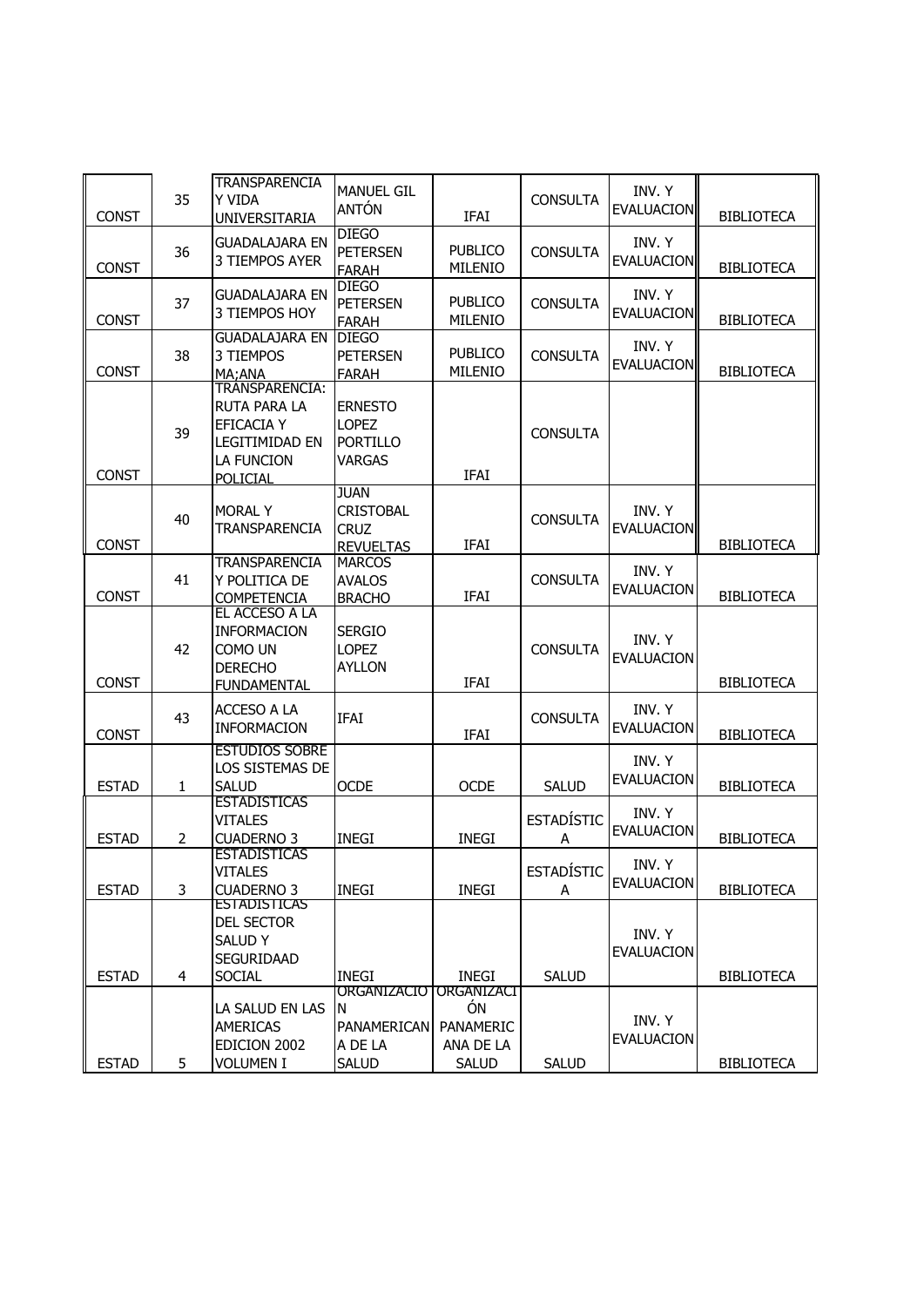|                |                |                                        | ORGANIZACIO   ORGANIZACI |                   |                   |                   |                   |
|----------------|----------------|----------------------------------------|--------------------------|-------------------|-------------------|-------------------|-------------------|
|                |                | LA SALUD EN LAS                        | N                        | ÓN                |                   |                   |                   |
|                |                | <b>AMERICAS</b>                        | <b>PANAMERICAN</b>       | PANAMERIC         |                   | INV. Y            |                   |
|                |                | EDICION 2002                           | A DE LA                  | ANA DE LA         |                   | <b>EVALUACION</b> |                   |
| <b>ESTAD</b>   | 6              | <b>VOLUMEN II</b>                      | <b>SALUD</b>             | <b>SALUD</b>      | <b>SALUD</b>      |                   | <b>BIBLIOTECA</b> |
|                |                | <b>APRENDIENDO</b>                     | <b>CASSEL, PAUL</b>      |                   |                   |                   |                   |
|                |                |                                        |                          | <b>PEARSON</b>    | <b>INFORMATIC</b> |                   |                   |
|                |                | <b>MICROSOFT</b>                       | - PALMER,                | <b>EDUCACION</b>  | A                 | <b>REGISTRO</b>   |                   |
| <b>ESTAD</b>   | 7              | ACCESS 2000.                           | <b>PAMELA</b>            |                   |                   |                   | <b>BIBLIOTECA</b> |
|                |                |                                        | <b>TIZNADO</b>           |                   |                   |                   |                   |
|                |                | POWER POINT                            | SANTANA,                 | MC.GRAW           | <b>INFORMATIC</b> | <b>REGISTRO</b>   |                   |
|                |                | 2000.                                  | <b>MARCO</b>             | <b>HILL</b>       | Α                 |                   |                   |
| <b>ESTAD</b>   | 8              |                                        | <b>ANTONIO</b>           |                   |                   |                   | <b>BIBLIOTECA</b> |
|                |                | <b>HARVARD</b>                         | FREUND, H. -             | <b>DATA</b>       | <b>INFORMATIC</b> | <b>REGISTRO</b>   |                   |
| <b>ESTAD</b>   | 9              | <b>GRAPHICS</b>                        | FREUND, U.               | <b>BECKER</b>     | Α                 |                   | <b>BIBLIOTECA</b> |
|                |                | <b>ESTADISTICAS</b>                    |                          |                   |                   | INV. Y            |                   |
|                |                | <b>DEMOGRAFICAS</b>                    |                          |                   | <b>ESTADÍSTIC</b> | <b>EVALUACION</b> |                   |
| <b>ESTAD</b>   | 10             | EDICION 2002                           | <b>INEGI</b>             | <b>INEGI</b>      | A                 |                   | <b>BIBLIOTECA</b> |
|                |                |                                        | ORGANIZACIO              | ORGANIZACI        |                   |                   |                   |
|                |                | SALUD EN LAS                           | N                        | ÓN                |                   | INV. Y            |                   |
|                |                |                                        | PANAMERICAN              | PANAMERIC         | <b>SALUD</b>      | <b>EVALUACION</b> |                   |
|                |                | <b>AMERICAS</b>                        | A DE LA                  | ANA DE LA         |                   |                   |                   |
| <b>ESTAD</b>   | 11             |                                        | <b>SALUD</b>             | <b>SALUD</b>      |                   |                   | <b>BIBLIOTECA</b> |
|                |                |                                        | ORGANIZACIÓ              | ORGANIZACI        |                   |                   |                   |
|                |                |                                        | N                        | ÓN                |                   |                   |                   |
|                |                | <b>SALUD EN LAS</b>                    | <b>PANAMERICAN</b>       | PANAMERIC         | <b>SALUD</b>      | INV. Y            |                   |
|                |                | <b>AMERICAS</b>                        | A DE LA                  | ANA DE LA         |                   | <b>EVALUACION</b> |                   |
| <b>ESTAD</b>   | 12             |                                        |                          | <b>SALUD</b>      |                   |                   | <b>BIBLIOTECA</b> |
|                |                |                                        | SALUD<br>ARMANDO         |                   |                   |                   |                   |
|                |                |                                        | VALLE                    |                   |                   |                   |                   |
|                |                | <b>ARBITRAJE</b>                       | GONZALEZ,                |                   |                   | INV. Y            |                   |
|                |                | MEDICO ANALISIS HECTOR                 |                          |                   |                   | <b>EVALUACION</b> |                   |
| <b>INFORME</b> | $\mathbf{1}$   | DE 100 CASOS                           | <b>FERNANDEZ</b>         | <b>JGH</b>        | <b>SALUD</b>      |                   | <b>BIBLIOTECA</b> |
|                |                | MONOGRAFIA                             |                          |                   |                   |                   |                   |
|                |                | <b>HISTORICA DE LA</b>                 | <b>SECRETARIA</b>        | <b>SECRETARIA</b> |                   | INV. Y            |                   |
|                |                | <b>SECRETARIA DE</b>                   | DE SALUD                 | DE SALUD          |                   | <b>EVALUACION</b> |                   |
| <b>INFORME</b> | $\overline{2}$ | <b>SALUD</b>                           | <b>JALISCO</b>           | <b>JALISCO</b>    | <b>SALUD</b>      |                   | <b>BIBLIOTECA</b> |
|                |                |                                        | organizacio              |                   |                   |                   |                   |
|                |                |                                        | N                        | <b>EDICION</b>    |                   |                   |                   |
|                |                | <b>NUEVOS RUMBOS</b>                   | <b>PARAMERICAN DEL</b>   |                   |                   | INV. Y            |                   |
|                |                |                                        |                          |                   |                   | <b>EVALUACION</b> |                   |
|                |                | PARA LA SALUD<br>EN LAS AMERICAS SALUD | A DE LA                  | <b>CENTENARI</b>  |                   |                   |                   |
| <b>INFORME</b> | 3              | <u>סטויווטאזוויטט</u>                  |                          | O                 | <b>SALUD</b>      |                   | <b>BIBLIOTECA</b> |
|                |                | <b>ENTRE SOCIEDAD</b>                  |                          |                   |                   |                   |                   |
|                |                | <b>Y GOBIERNO</b>                      |                          |                   |                   |                   |                   |
|                |                | <b>PARA EL</b>                         | <b>GOBIERNO DE</b>       |                   |                   |                   |                   |
|                |                | <b>DESARROLLO</b>                      | <b>JALISCO</b>           |                   |                   |                   |                   |
|                |                |                                        |                          |                   |                   | <b>ADMINISTRA</b> |                   |
|                |                | <b>SUSTENTABLE DE</b>                  | COORDINACIO              |                   |                   | <b>CION</b>       |                   |
|                |                | JALISCO, PLAN                          | N GRAL DEL               |                   |                   |                   |                   |
|                |                | <b>ESTATAL DE</b>                      | COMITÉ PARA              |                   |                   |                   |                   |
|                |                | <b>DESARROLLO</b>                      | EL                       |                   |                   |                   |                   |
|                |                | JALISCO 1995-                          | <b>DESARROLLO</b>        |                   |                   |                   |                   |
| <b>INFORME</b> | 4              | 2001                                   | DEL ESTADO               | <b>DOBLE LUNA</b> | <b>LEGAL</b>      |                   | <b>ESMERALDA</b>  |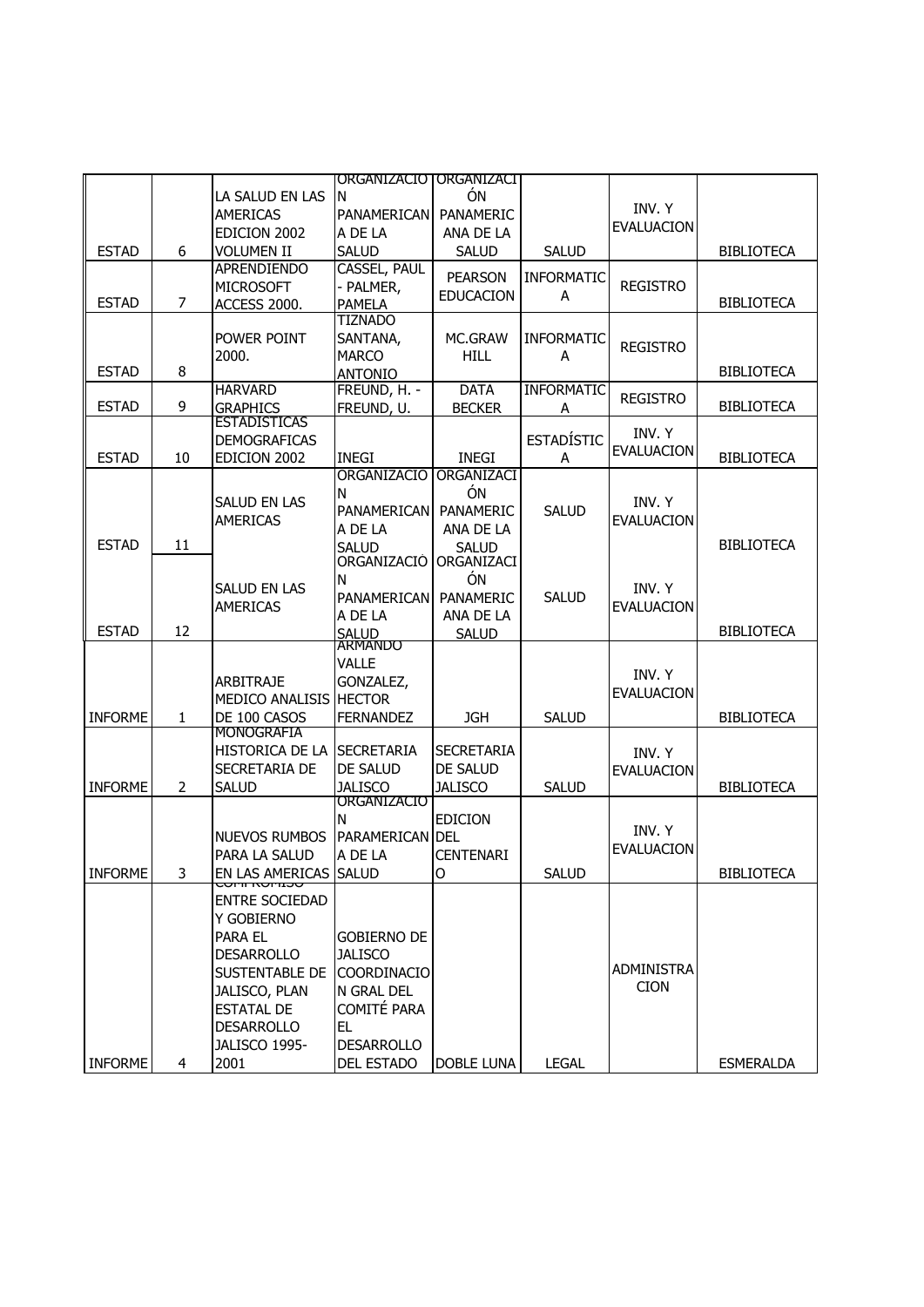|                |                | <u>סטויוטאזווטט</u>   |                   |                   |                 |                   |                   |
|----------------|----------------|-----------------------|-------------------|-------------------|-----------------|-------------------|-------------------|
|                |                | <b>ENTRE SOCIEDAD</b> |                   |                   |                 |                   |                   |
|                |                | Y GOBIERNO            |                   |                   |                 |                   |                   |
|                |                | <b>PARA EL</b>        | Gobierno de       |                   |                 |                   |                   |
|                |                | <b>DESARROLLO</b>     | <b>JALISCO</b>    |                   |                 |                   |                   |
|                |                | <b>SUSTENTABLE DE</b> | COORDINACIO       |                   |                 | <b>ADMINISTRA</b> |                   |
|                |                |                       |                   |                   |                 | <b>CION</b>       |                   |
|                |                | JALISCO, PLAN         | N GRAL DEL        |                   |                 |                   |                   |
|                |                | <b>ESTATAL DE</b>     | COMITÉ PARA       |                   |                 |                   |                   |
|                |                | <b>DESARROLLO</b>     | EL                |                   |                 |                   |                   |
|                |                | JALISCO 1995-         | <b>DESARROLLO</b> |                   |                 |                   |                   |
| <b>INFORME</b> | 5              | 2001                  | <b>DEL ESTADO</b> | DOBLE LUNA        | <b>LEGAL</b>    |                   | <b>ESMERALDA</b>  |
|                |                | <b>SISTEMA DE</b>     |                   |                   |                 |                   |                   |
|                |                | VIGILANCIA            |                   |                   |                 |                   |                   |
|                |                | EPIDEMIOLOGICA        |                   |                   |                 | INV. Y            |                   |
|                |                | DE LAS                | <b>SECRETARIA</b> | <b>SECRETARIA</b> |                 | <b>EVALUACION</b> |                   |
|                |                | ADICCIONES EN         | DE SALUD          | DE SALUD          |                 |                   |                   |
| <b>INFORME</b> | 6              | JALISCO 2001          | JALISCO           | <b>JALISCO</b>    | <b>SALUD</b>    |                   | <b>BIBLIOTECA</b> |
|                |                | <b>5TO INFORME DE</b> | <b>GOBIERNO</b>   | <b>GOBIERNO</b>   |                 |                   |                   |
|                |                | <b>GOBIERNO</b>       |                   |                   | <b>CONSULTA</b> | INV. Y            |                   |
|                |                | <b>ALBERTO</b>        | <b>DEL ESTADO</b> | <b>DEL ESTADO</b> |                 | <b>EVALUACION</b> |                   |
| <b>INFORME</b> | $\overline{7}$ | CARDENAS 2000         | DE JALISCO        | DE JALISCO        |                 |                   | <b>BIBLIOTECA</b> |
|                |                | <b>5TO INFORME DE</b> |                   |                   |                 |                   |                   |
|                |                | <b>GOBIERNO</b>       | <b>GOBIERNO</b>   | <b>GOBIERNO</b>   |                 |                   |                   |
|                |                | <b>ALBERTO</b>        | <b>DEL ESTADO</b> | <b>DEL ESTADO</b> | <b>CONSULTA</b> | INV. Y            |                   |
|                |                | CARDENAS 2000         | DE JALISCO        | DE JALISCO        |                 | <b>EVALUACION</b> |                   |
| <b>INFORME</b> | 8              | (ANEXO)               |                   |                   |                 |                   | <b>BIBLIOTECA</b> |
|                |                | <b>3ER INFORME DE</b> |                   |                   |                 |                   |                   |
|                |                | <b>GOBIERNO</b>       | TONALA            | TONALA            | <b>CONSULTA</b> | INV. Y            |                   |
| <b>INFORME</b> | 9              | TONALA 2003           |                   |                   |                 | <b>EVALUACION</b> | <b>BIBLIOTECA</b> |
|                |                | PROGRAMA DE           | <b>SECRETARIA</b> | <b>SECRETARIA</b> |                 |                   |                   |
|                |                | <b>ACCION</b>         | DE SALUD          | DE SALUD          | <b>SALUD</b>    | INV. Y            |                   |
| <b>INFORME</b> | 10             | <b>TRASPLANTES</b>    | <b>JALISCO</b>    | JALISCO           |                 | <b>EVALUACION</b> | <b>BIBLIOTECA</b> |
|                |                |                       | ORGANIZACIO       |                   |                 |                   |                   |
|                |                |                       | N DE              | <b>BANCO</b>      |                 |                   |                   |
|                |                | <b>SISTEMA DE</b>     | COOPERACIO        | <b>INTERAMERI</b> |                 | INV. Y            |                   |
|                |                | <b>CUENTAS DE</b>     | NY.               | CANO DE           | <b>CONSULTA</b> | <b>EVALUACION</b> |                   |
|                |                | <b>SALUD</b>          | <b>DESARROLLO</b> | DESARROLL         |                 |                   |                   |
| <b>INFORME</b> | 11             |                       | <b>ECONOMICO</b>  | 0                 |                 |                   | <b>BIBLIOTECA</b> |
|                |                |                       | LIC.              |                   |                 |                   |                   |
|                |                | POR TU SALUD          | <b>FRANCISCO</b>  | <b>GOBIERNO</b>   |                 | INV. Y            |                   |
|                |                | <b>TRABAJAMOS</b>     | <b>RAMIREZ</b>    | DEL ESTADO        | <b>CONSULTA</b> | <b>EVALUACION</b> |                   |
| <b>INFORME</b> | 12             | <b>CONTIGO</b>        | <b>ACUÑA</b>      | DE JALISCO        |                 |                   | <b>BIBLIOTECA</b> |
|                |                |                       | <b>EMILIO</b>     | <b>GOBIERNO</b>   |                 |                   |                   |
|                |                | PLAN ESTATAL DE       | <b>GONZALES</b>   | <b>DEL ESTADO</b> | <b>CONSULTA</b> | INV. Y            |                   |
| <b>INFORME</b> | 13             | <b>DESARROLLO</b>     | <b>MARQUEZ</b>    | DE JALISCO        |                 | <b>EVALUACION</b> | <b>BIBLIOTECA</b> |
|                |                | <b>PROGRAMAS</b>      |                   |                   |                 |                   |                   |
|                |                | <b>SECTORILES Y</b>   | <b>SECRETARIA</b> |                   |                 |                   |                   |
|                |                | <b>ESPECIALES 8.-</b> |                   | <b>GOBIERNO</b>   |                 | INV. Y            |                   |
|                |                | PROTECCION Y          | DE                | <b>DEL ESTADO</b> | <b>SALUD</b>    | <b>EVALUACION</b> |                   |
| <b>INFORME</b> |                | <b>ATENCION A LA</b>  | <b>PLANEACION</b> | DE JALISCO        |                 |                   |                   |
| (3)            | 14             | <b>SALUD</b>          |                   |                   |                 |                   | <b>BIBLIOTECA</b> |